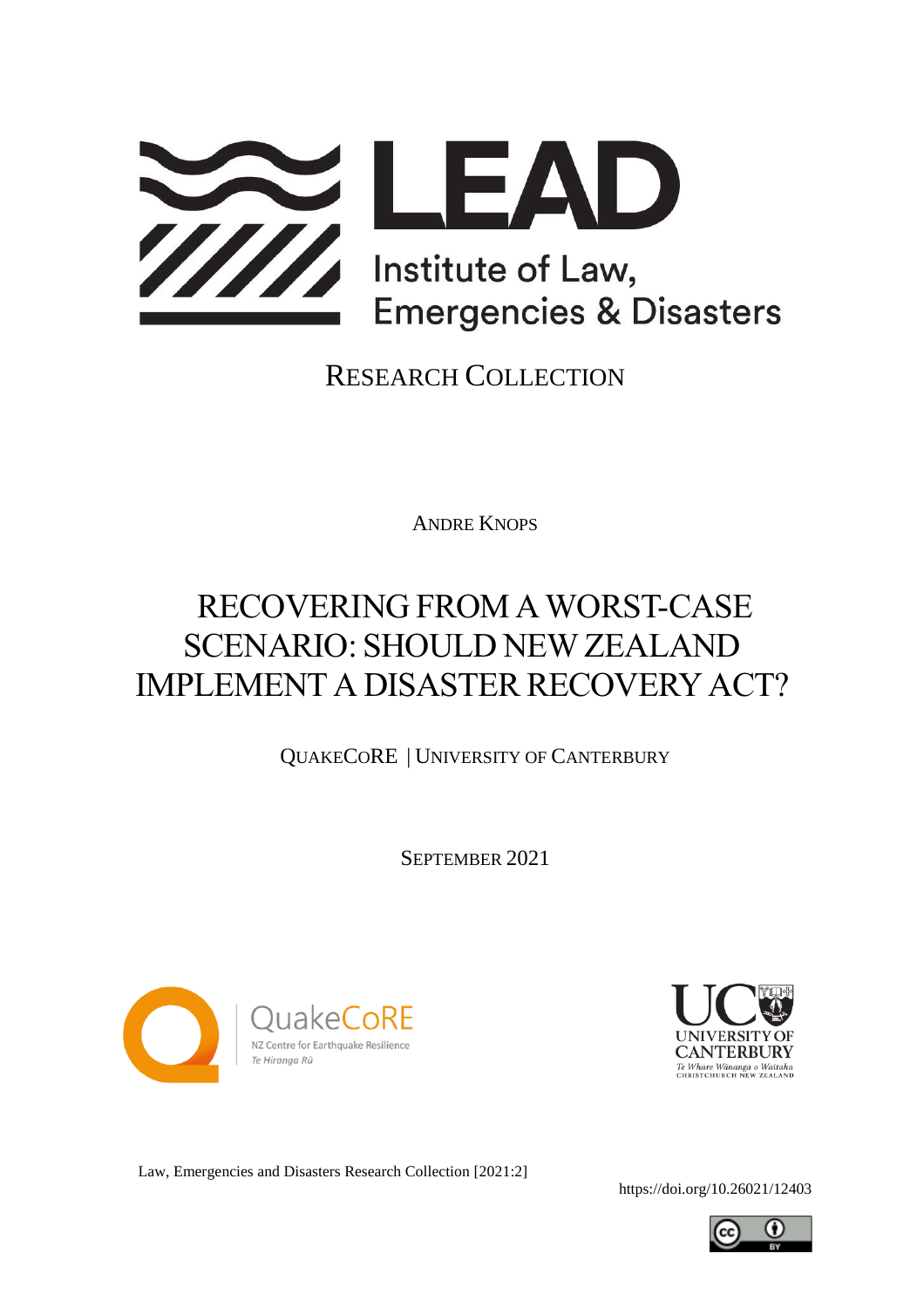# **TABLE OF CONTENTS**

|        | A             |  |
|--------|---------------|--|
|        | B             |  |
|        | C             |  |
|        | D             |  |
|        | E             |  |
|        | $\bm{F}$      |  |
| $I\!I$ |               |  |
|        | A             |  |
|        | B             |  |
|        | $\mathcal C$  |  |
|        | D             |  |
|        | E             |  |
| III    |               |  |
|        | A             |  |
|        | B             |  |
|        | $\mathcal{C}$ |  |
|        | D             |  |
|        | E             |  |
|        | F             |  |
| IV     |               |  |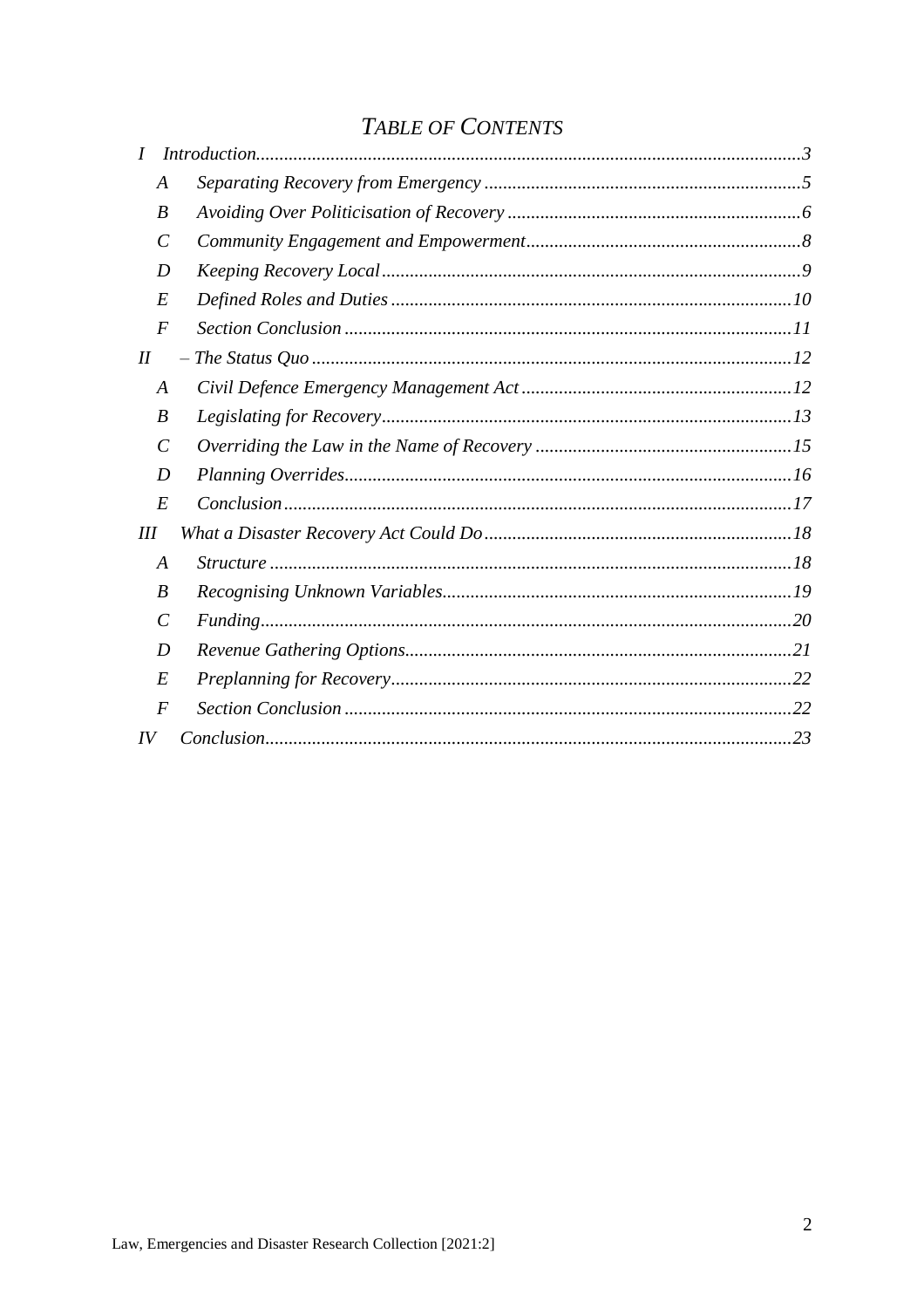# RECOVERING FROM AWORST-CASE SCENARIO: SHOULD NEW ZEALAND IMPLEMENT A DISASTER RECOVERY ACT?

# ANDRE KNOPS\*

#### **ABSTRACT**

*In response to the February 2011 earthquake, Parliament enacted the Canterbury Earthquake Recovery Act. This emergency legislation provided the executive with extreme powers that extended well beyond the initial emergency response and into the recovery phase. Although New Zealand has the Civil Defence Emergency Management Act 2002, it was unable to cope with the scale and intensity of the Canterbury earthquake sequence. Considering the well-known geological risk facing the Wellington region, this paper will consider whether a standalone "Disaster Recovery Act" should be established to separate an emergency and its response from the recovery phase.* 

*Currently, Government policy is to respond reactively to a disaster rather than proactively. In a major event, this typically involves the executive being given the ability to make rules, regulations and policy without the delay or oversight of normal legislative process. In the first part of this paper, I will canvas what a "Disaster Recovery Act" could prescribe and why there is a need to separate recovery from emergency. Secondly, I will consider the shortfalls in the current civil defence recovery framework which necessitates this kind of heavy governmental response after a disaster. In the final section, I will examine how a Recovery Act could increase community resilience and how an Act could result in better outcomes.*

# <span id="page-2-0"></span>*I Introduction*

The wide array of hazards New Zealand faces has transformed New Zealand's civil defence structures from rest homes for former military men to a professional responsive organisation.<sup>1</sup> Reducing risks, enhancing resilience, and responding to an emergency have all been well planned, rehearsed and practically applied over decades. Recovery, however, has been left behind.

The Civil Defence Emergency Management Act 2002 (CDEMA) defines recovery as: "The co-ordinated efforts and processes used to bring about the immediate, medium-term, and longterm holistic regeneration and enhancement of a community following an emergency."<sup>2</sup>

<sup>\*</sup> Submitted as part of the LLM by papers for course LAWS 672-18(C) at the University of Canterbury, supervised by Professor W John Hopkins.

<sup>&</sup>lt;sup>1</sup> Robert Kipp "From Cold War to Canterbury: The New Zealand Experience in Emergency Management" (PhD thesis, University of Canterbury, 2016) at 93.

<sup>2</sup> Civil Defence Emergency Management Act 2002, s 4.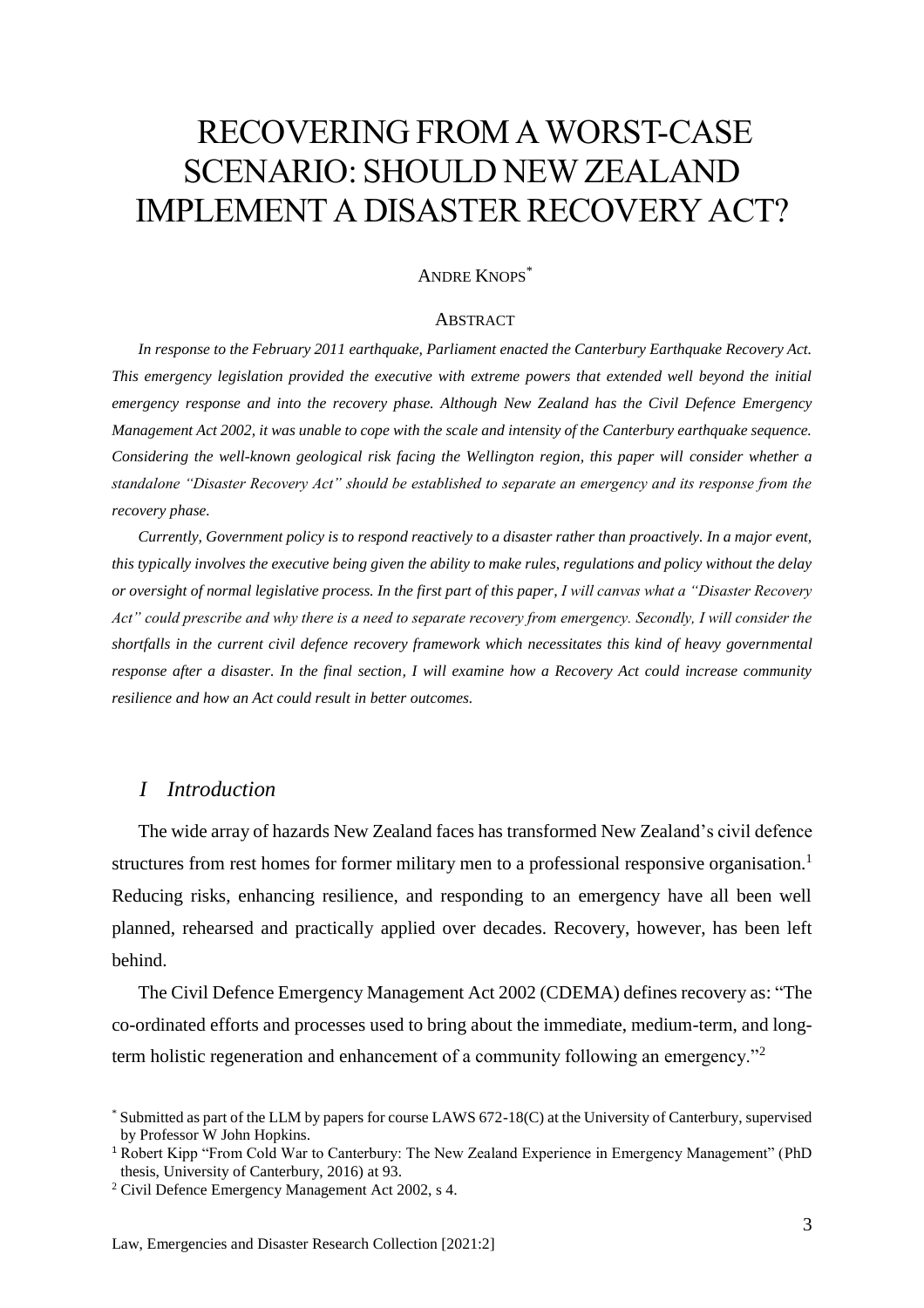Haas, Kates and Bowden identified that there is a sequential model of disaster recovery that stretches from the emergency period through to the end of long term reconstruction.<sup>3</sup> This model illustrates how there are multiple phases to recovery,  $4$  with differing needs and actions required.<sup>5</sup> These phases range from taking stock and evaluating the changed landscape through to the commemoration and betterment of the community beyond what existed prior. Evolving targets and goals and long operational periods means that there is a constant risk that, without the appropriate level of engagement and leadership, the recovery could be needlessly delayed or fail. All communities go through this cycle despite the recovery needs and issues of every community being different.<sup>6</sup> The key factor is time. Some incidents may only need to spend a short time within a phase whereas others may spend a month or more working within one of the four phases.

New Zealand's approach to civil defence is structured around the "4Rs". They are reduction, readiness, response and recovery. The disaster cycle has been studied for decades with the four-phase approach the latest iteration, first identified by Carr in the 1930s.<sup>7</sup> Considerable amounts of time are focussed on reduction and readiness. This often takes the form of identifying and ordering the remediation of earthquake-prone buildings,<sup>8</sup> marking tsunami and flood evacuation routes,<sup>9</sup> and regularly testing emergency signals such as tsunami sirens.<sup>10</sup> While these kinds of preparations may serve the community well in responding to a local emergency, it often is not enough for an authority to recover from a larger event.

Historically, New Zealand has been reactive in enacting the necessary legislation and regulations to enable communities to recover and thrive. Reactive legislation, like the Canterbury Earthquake Recovery Act 2011, is drafted during or immediately after the emergency response when deliberations are clouded by the desire for efficiency and speed. The result is wide ranging legislation that grants extraordinary emergency powers and sidesteps normal legislative and administrative processes.

<sup>3</sup> Eugene Haas, Robert Kates and Martyn Bowden *Reconstruction Following Disaster* (2nd ed, MIT Press, Cambridge Massachusetts, 1977) at 1–4.

<sup>4</sup> Defined as the emergency, restoration, reconstruction 1 and reconstruction 2 phases.

<sup>5</sup> Haas, Kates and Bowden, above n 3, at 4.

<sup>&</sup>lt;sup>6</sup> In Haas, Kates and Bowden, above n 3, the Anchorage, Managua and San Francisco earthquake recovery experiences were surveyed, as well as the Rapid City floods.

<sup>7</sup> David Neal "Reconsidering the Phases of Disaster" (1997) 15 International Journal of Mass Emergencies and Disasters 239 at 241.

<sup>8</sup> Building Act 2004, Pt 2 subpt 6 and 6A.

<sup>&</sup>lt;sup>9</sup> For example, the blue line project in Wellington indicates safe places for the public to evacuate to in the event of strong earthquake that could generate a tsunami.

<sup>&</sup>lt;sup>10</sup> For example, in Christchurch the sirens are tested on the Sunday at the commencement and conclusion of daylight savings.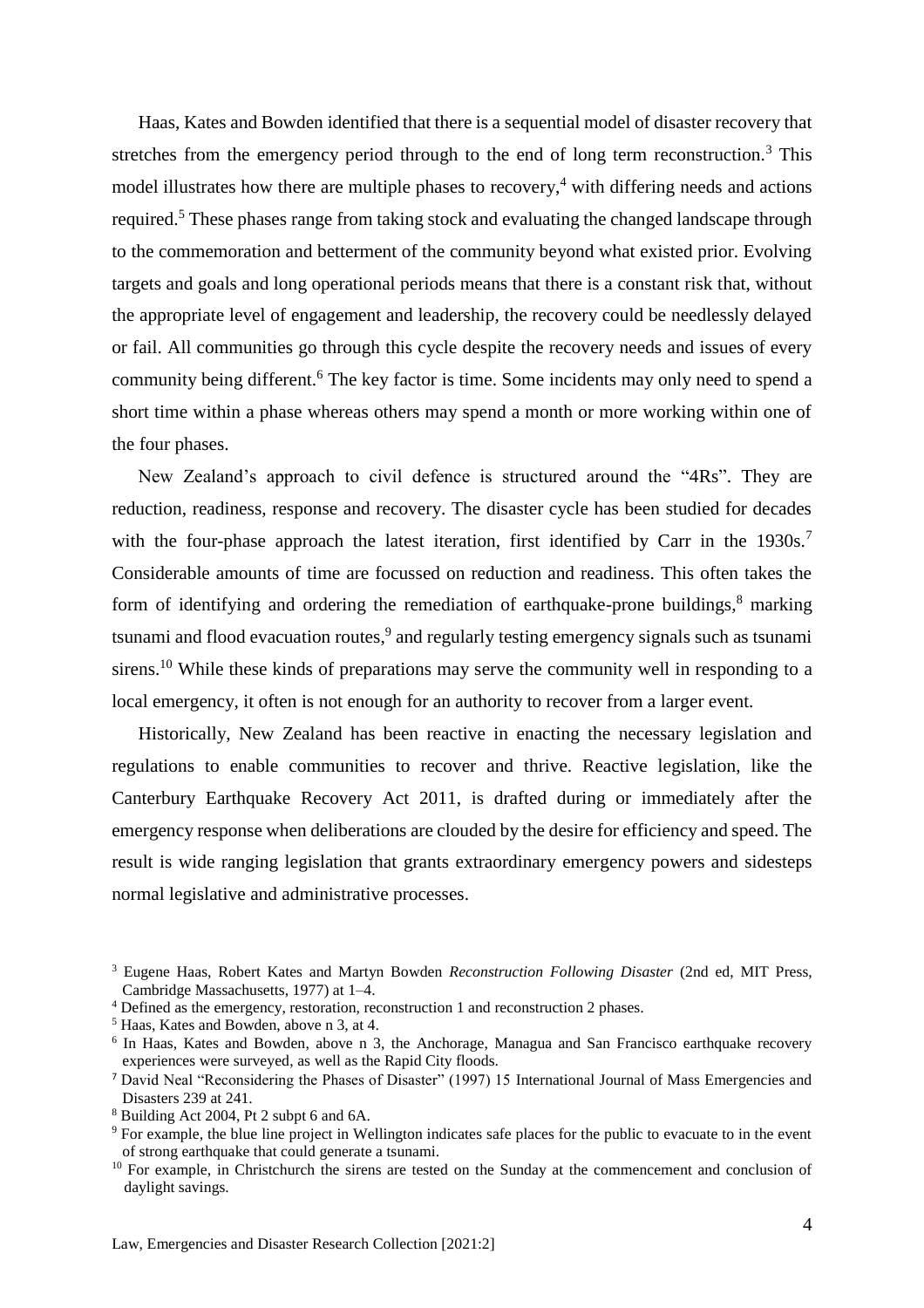In a society that operates under the rule of law and its associated administrative processes, it should not be possible to cast this aside merely because of an earthquake or the desire to cut "red tape". Recovery periods are long, deliberative and administrative processes. The inclusion of recovery in civil defence legislation which focuses on speed, restoration and efficiency establishes an unwelcome public expectation that recovery should follow a similar pattern.

This paper will predominantly examine the Canterbury earthquake experience and how it has exposed deficiencies in planning for a worst-case scenario. With the known risks associated with the faults around Wellington, the Hikurangi Subduction Zone, the Alpine Fault and the volcanism in the North Island; there are a multitude of possible worst-case scenarios which could trigger a lengthy recovery similar to that of Canterbury. This paper will examine the nature of recovery, its place within the civil defence framework and whether recovery should be separated into a standalone Act. This will be split into three parts. Firstly, why recovery should be separated from emergency management. Secondly, whether deficiencies in the status quo warrant a "Recovery Act", before finally considering what a possible Disaster Recovery Act may achieve.

## <span id="page-4-1"></span><span id="page-4-0"></span>*II Separating Recovery from Emergency*

This section will canvass the need to separate the recovery phase from emergency management legislation. Recovery and emergency are two different activities that require different powers, timelines and responses. Currently, it is common for decision making during the recovery phase to be fast tracked for political expediency rather than actual need.<sup>11</sup> What can result is the confusion of physical reconstruction with the overall recovery of the city and the focus on outputs rather than outcomes.<sup>12</sup> To achieve a more holistic recovery that includes community engagement and empowerment and keeps recovery localised and not over politicised, legislative powers must be provided for in greater detail than current statutes provide. Failure to do so can result in an experience similar to the top down management style of the Canterbury Earthquake Recovery Authority (CERA), where recovery management was centralised and controlled. The policy direction and development for the majority of the

<sup>11</sup> John Hopkins "The First Victim – Administrative Law and Natural Disasters" [2016] NZLRev 189 at 206.

<sup>&</sup>lt;sup>12</sup> Laurie Johnson and Robert Olshansky *After Great Disasters: How Six Countries Managed Community Recovery* (Lincoln Institute of Land Policy, Cambridge (Mass), 2016) at 5, 26; and Laurie Johnson "Reflections on recovery: The Canterbury earthquakes within the context of other major disasters" (paper presented to Canterbury Earthquakes Symposium, University of Canterbury, Christchurch, 30 November 2018).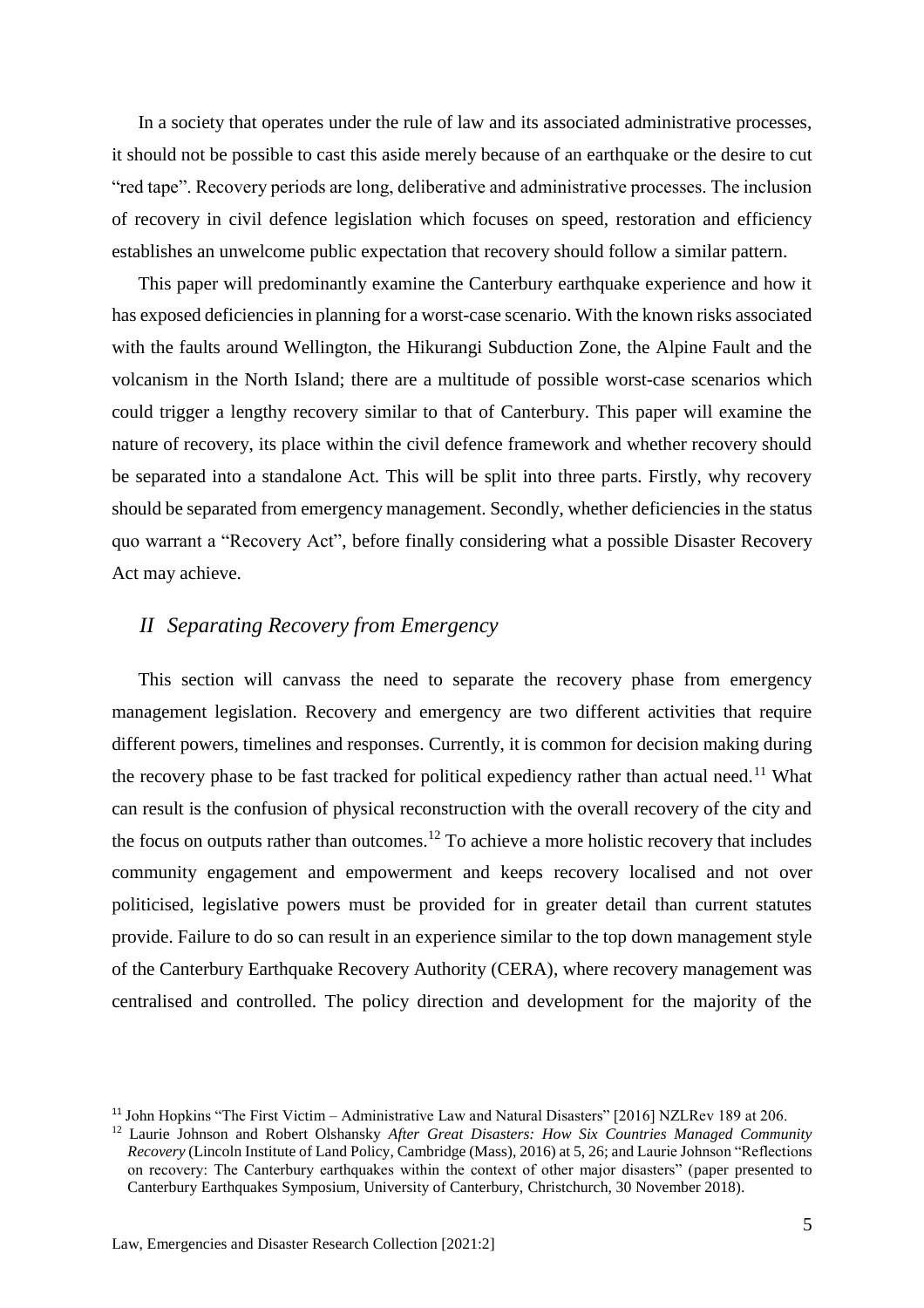recovery process was carried out by a small group of staff at the authority which was then communicated to others. This resulted in undesirable outcomes for the community.

#### <span id="page-5-0"></span>*A Avoiding Over Politicisation of Recovery*

Any event of the scale of the Canterbury earthquakes in 2011 will naturally become political. The multitude of people and magnitude of the resources involved means all levels of government will be invested in the recovery. In Christchurch, the recovery governance arrangement quickly became adversarial as the structuring of CERA as a government department lead to Ministerial oversight and control. This made the Government responsible for whatever resulted from the rebuild. If the rebuild is a success, the incumbent government can claim responsibility and any political accolades. However, if the recovery fails then they are solely to blame.<sup>13</sup> As a result the Government sought to avoid failure and did this through control rather than collaboration.<sup>14</sup> It is important to ensure that national-level politicians are limited to continuing their pre-disaster functions as a Minister, rather than establishing new roles and powers for themselves through an authority like CERA. The current structure of the CDEMA is designed to facilitate community leadership in the recovery rather than centralisation<sup>15</sup> and this has been recognised as best practice internationally.<sup>16</sup>

The governance arrangements of a recovery will have substantial impact on the form and function that the recovery takes. While politicians will have a stake in the outcome of recovery decision making, it is imperative that the governance structure and framework is one that involves meaningful community engagement and leadership. With a Recovery Act this could be best settled by legislating for the structure and framework that any recovery agency would work under. This would allow key stakeholders to be identified ahead of time and ensure that as the transition phase gives way to the recovery phase, there would be little doubt regarding how the recovery will be managed and where jurisdiction for recovery activities exists.

The Canterbury Earthquake Recovery Act (CER Act) is an example of how not having preexisting recovery governance and administration organised can lead to unnecessary politicisation. The Act was based on the Queensland Reconstruction Authority Act 2011, which was enacted following major flooding.<sup>17</sup> Overall, there were many similarities between the two

<sup>&</sup>lt;sup>13</sup> Barnaby Bennet "The Politicisation of CERA and the planning of new Christchurch" (6 May 2014) Freerange Press <www.projectfreerange.com>.

<sup>&</sup>lt;sup>14</sup> Bennet, above n 13.

<sup>15</sup> Brenda Phillips *Disaster Recovery* (Auerbach Publications, Boca Raton, 2009) at 402.

<sup>&</sup>lt;sup>16</sup> At 63.

<sup>&</sup>lt;sup>17</sup> Gerry Brownlee "New authority will deliver for Canterbury" (press release, 29 March 2011).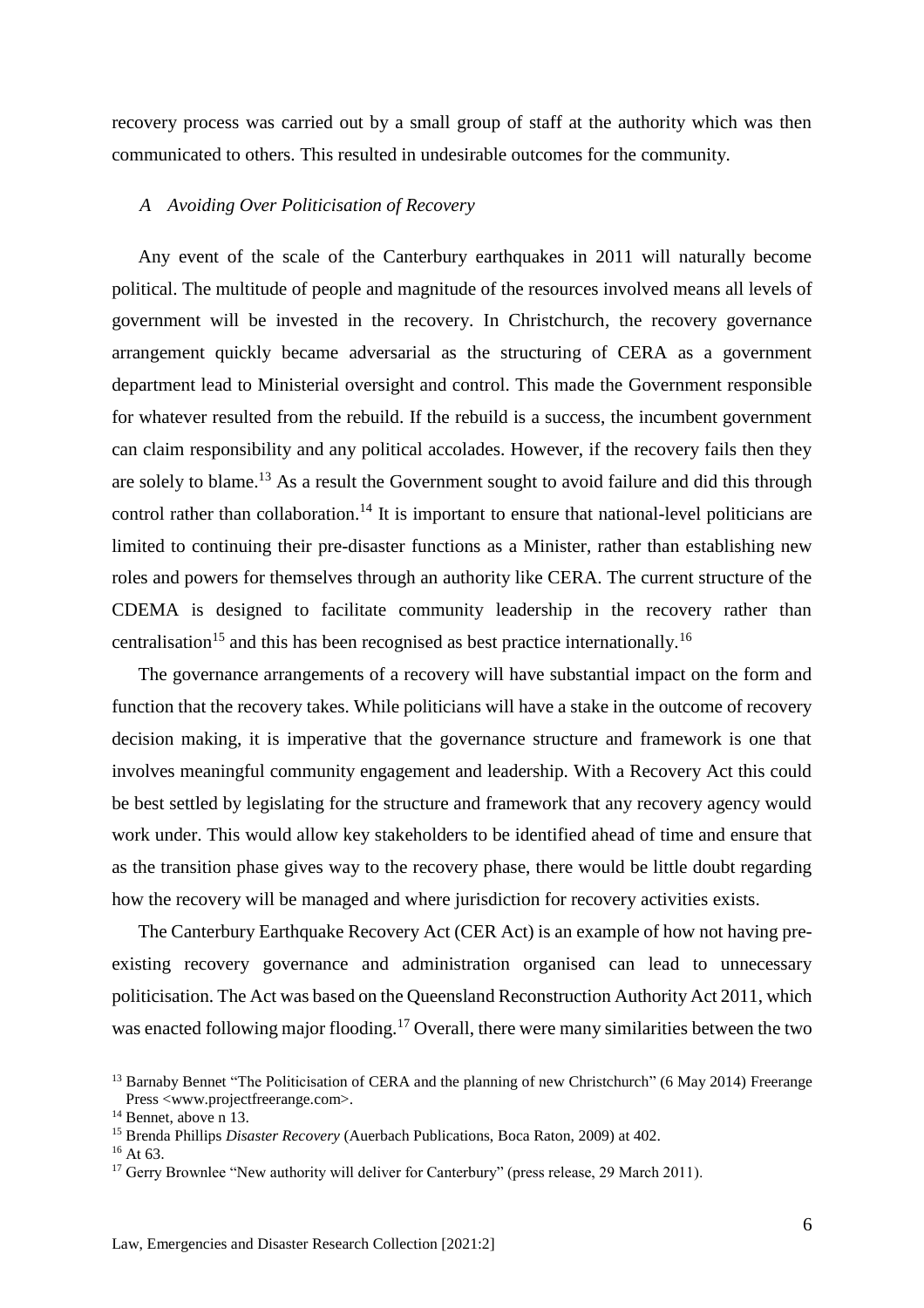Acts.<sup>18</sup> As the recovery progressed the operation and interpretation of the Acts began to diverge. In particular, the two Acts fostered different relationships between central and local government which resulted in very different outcomes. When the Christchurch City Council did not endorse the proposed Land Use Recovery Plan, which changed land zoning to allow more housebuilding, the Minister threatened to utilise his powers to enact the plan regardless.<sup>19</sup> This shows how politicisation of the recovery can force a policy decision despite the powers within the Act not being utilised.

Although recovery laws are overseen and implemented by a legislature, the decision to adopt the CER Act by Parliament with its extraordinary powers and with few constitutional or otherwise special safeguards is alarming.<sup>20</sup> Putting such unbridled authority for such an extended period of time in the hands of a few key decision-makers may assist authorities to expedite decision making and action, but the cost to democracy and the constitution can be extreme. As shown in part two of this essay, the *Independent Fisheries* decision illustrates why there is a need for legislative controls to preserve administrative rules and processes during the recovery phase. $21$ 

By removing recovery from the legislation that regulates emergency response, the government and community can treat it as a separate event that has its own rules and administrative processes. The community's perception of the timelines involved in a recovery and its administrative processes can be easily warped by the rapid action of the emergency phase that preceded it. Politicians can use this to their advantage. As Hopkins found, "the false dichotomy of red tape vs action" can lead to imperfect outcomes made under administratively questionable powers.<sup>22</sup> Furthermore, the inherent mass politicisation of a recovery can amplify feelings of disenfranchisement between the populace and the government. Under the status quo, when a recovery body is established, community attachment to decision making can be removed. This may switch the benchmarks of the recovery's success towards the speed of reconstruction of tangible and physical things rather than a more rounded assessment of

<sup>&</sup>lt;sup>18</sup> Elizabeth Toomey "Canterbury Earthquake Recovery Act 2011: Land and Resource Management Issues" in *Legal Response to Natural Disasters* (Thomson Reuters, Wellington, 2015) 227 at 269. In particular, the local consultation process and structure of the decision-making process were replicated from the Queensland Act: Brownlee, above n 17.

<sup>&</sup>lt;sup>19</sup> Gerry Brownlee "Disappointment over Land Use Recovery Plan hold up" (press release, 22 November 2013).

<sup>&</sup>lt;sup>20</sup> Sascha Mueller "Turning Emergency Powers Inside Out: Are Extraordinary Powers Creeping into Ordinary Legislation?" (2016) 18 Flinders Law Journal 295 at 317.

<sup>21</sup> *Independent Fisheries Ltd v Minister for Canterbury Earthquake Recovery* [2012] NZHC 1810.

 $22$  Hopkins, above n [11,](#page-4-1) at 206.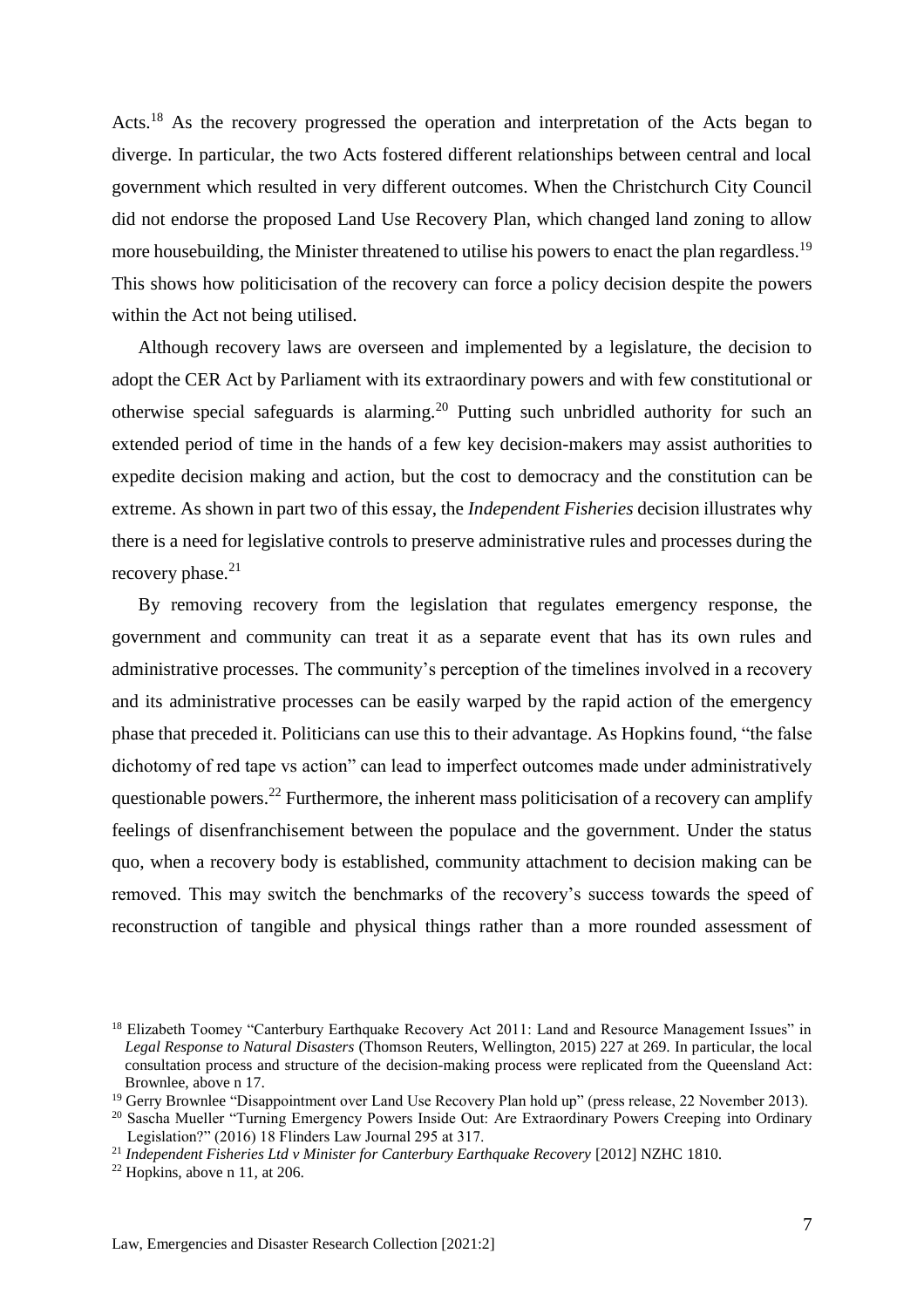community well-being.<sup>23</sup> Politically, this is beneficial to the government as voters can watch the progress of construction from the sod turning through to ribbon cutting. The Christchurch recovery carried a narrative of steady progress and projection despite significant issues with insurance, administration, repairs to homes and businesses and legal compliance.<sup>24</sup> Listening to the politicians, it would seem like the recovery was an unrivalled success while listening to residents may result in a less cheerful response.

#### <span id="page-7-0"></span>*B Community Engagement and Empowerment*

Recovery decisions after a major event will shape the look and feel of an impacted area for decades. Speedy decisions are not automatically good decisions. Utilising legislative powers granted by rushed emergency legislation to knock down some "old dungers" shows action but does not necessarily show forethought.<sup>25</sup> Removing an earthquake-damaged building creates a level of finality to the land it sits on. With the building removed, there can be no discussion on whether it would be better for the community to restore and repair their links to the past. Additionally, the block by block demolition of the Christchurch city centre created vast barren lots that provided a boon for the car parking industry, but no real motivation for the plans for recovery to move from paper to practice. In Christchurch, the loss of building capacity created a snowball effect, whereby some businesses could not resume their normal operations and so faced greater economic turbulence, which caused uncertainty in deciding to relocate or rebuild.<sup>26</sup>

Resilient and strong communities are fostered by the knowledge that a community is empowered to make its own decisions and be represented in matters of interest to it.<sup>27</sup> Communities that have a more active hand in their rebuild will foster a greater level of resilience and support for the recovery.<sup>28</sup> If a community is supportive and more involved in a recovery then they would be more likely to accept the longer timeframes that a properly

<sup>&</sup>lt;sup>23</sup> For example, in Christchurch the media often focused on measuring the progress of the recovery around "anchor projects" that included a new library, convention centre and stadium.

<sup>&</sup>lt;sup>24</sup> Greg Simons "Projecting failure as success: Residents' perspectives of the Christchurch earthquakes recovery" (2016) 2 Cogent Social Sciences 1 at 6–8.

<sup>&</sup>lt;sup>25</sup> "Editorial: The price of heritage" *The Press* (online ed, Christchurch, 28 September 2011) <www.stuff.co.nz>.

<sup>&</sup>lt;sup>26</sup> The New Zealand recovery capacity experience is somewhat unique as the high rates of insurance meant that many buildings were demolished, not due to them becoming unsafe in the earthquake, but because of insurance settlements.

<sup>27</sup> *Focus on Recovery A Holistic Framework for Recovery in New Zealand* (Ministry of Civil Defence & Emergency Management, Wellington, 2005) at 7.

<sup>&</sup>lt;sup>28</sup> A Winstanley, M Hepi and D Wood "Resilience? Contested meanings and experiences in post-disaster Christchurch, New Zealand" (2015) 10 Kotuitui: New Zealand Journal of Social Sciences 126 at 131.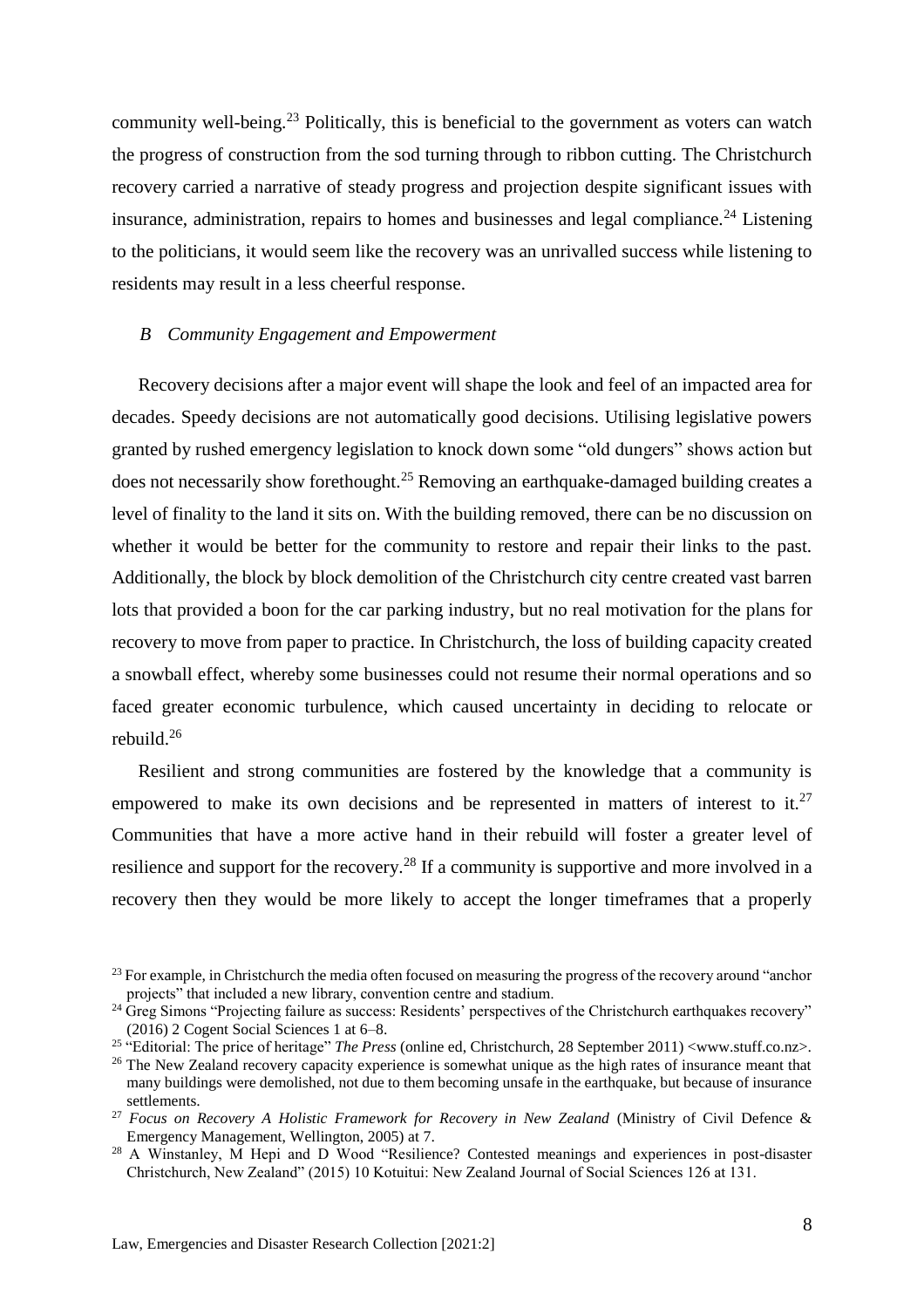administered recovery may entail compared to the employment of emergency legislation. Without the support and trust of the community, the recovery may fail.<sup>29</sup>

A Disaster Recovery Act could fix the imbalance by establishing the levels of community engagement and consultation required during the recovery. This imbalance may be solved by delivering recovery through local government, which can ensure local participation and administration. The recovery can start immediately by avoiding the need for setting up agencies like CERA and Ōtākaro and granting the necessary powers to local decision makers and local authority officials. This avoids central government interference, protects administrative processes and keeps recovery leadership local and focused which has been a target of the  $CDEMA^{30}$  and is accepted as general best practice.<sup>31</sup>

#### <span id="page-8-0"></span>*C Keeping Recovery Local*

A benefit of greater involvement of local authorities is the institutional knowledge they hold. When CERA was established, it was mainly staffed by secondments from other central government departments and ministries. Many of these people were likely experienced in their field but may not have held local knowledge about Christchurch.<sup>32</sup> This is particularly concerning, given it is the council plans and strategies that were overruled and amended by the Minister. After the disestablishment of the recovery authority, the council is left to administer whatever is left. Rather than a gradual withdrawal of central government intervention as local recovery capacity developed, the nature of CERA as a department meant that all activities ceased upon withdrawal. To continue the recovery, either more central government intervention was required or the local authorities and agencies had to effectively start from the beginning.

To avoid a CERA-like model in future, clear established powers, procedures and plans are required so there is no confusion towards who holds what authority and how they will be executed. Under a recovery specific Act, plans like the Land Use Recovery Plan (LURP) can

<sup>29</sup> Phillips, above n 15, at 402.

 $30$  At  $401$ .

<sup>&</sup>lt;sup>31</sup> For example: Johnson, above n 12; Hamish Dobbie "Speed of Recovery" (Canterbury Earthquake Symposium, University of Canterbury, 30 November 2018); Haas, Kates and Bowden, above n 3, at 278–281; and Clancy Phillipsborn "The Disaster Recovery Process" in *Holistic Disaster Recovery* (Public Entity Risk Institute, Fairfax (Virg), 2005) at ch 2.

<sup>&</sup>lt;sup>32</sup> As an example, the foreign firm that won the tender for the Margaret Mahy Playground was oblivious to the pre-existing Elsie Locke Memorial located on the site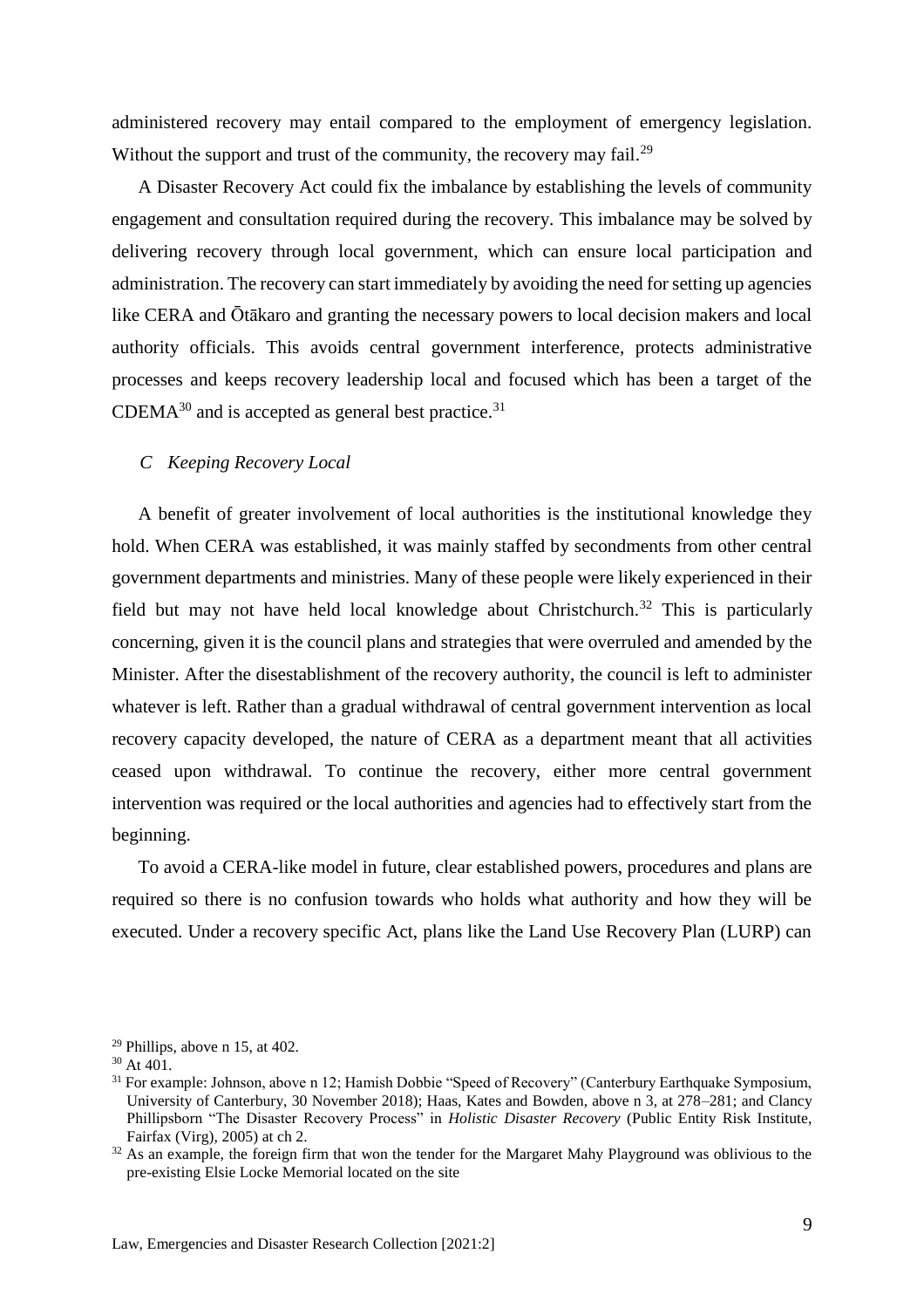be mandated specifically under legislation,<sup>33</sup> or require local authorities to plan for a post disaster LURP.<sup>34</sup> The debates over which land could be called upon for rezoning to assist in recovery can be held now rather than after the event where politicians are likely to fall into the false dichotomy of action versus red tape. Methodologies and frameworks for creating preevent recovery planning for land use have already been established.<sup>35</sup> What is needed is a greater effort to engage in these matters now to ensure collaboration with the community. If the community does not feel engaged and adequately consulted, then their faith and trust give way to suspicion and opposition.<sup>36</sup> Collaboration and empowering approaches are the best for redevelopment and regeneration,  $37$  and these take time.  $38$ 

#### <span id="page-9-0"></span>*D Defined Roles and Duties*

A Recovery Act could directly define the roles of the government and their associated plans. For example, plans already exist that express how local and central government and lifeline utilities would act following a major Wellington Earthquake and where decision-making authority rests.<sup>39</sup> Extending this into recovery would not be difficult. A Recovery Act would have to be flexible to accommodate the many different scenarios that could result from a major event, but this can be grounded in core principles that are desired regardless of the triggering event. The vulnerability of the status quo is the level of funding, central government support and prescription for when it becomes time to engage the recovery plan.

Through a more detailed approach, the recovery plan could automatically engage without fear of seeking financial approval, sign off, or other interference from central government. Coupled with the added time in the switch from response phase to recovery through transition periods,<sup>40</sup> overbearing urgently implemented legislation can be avoided. This ensures that emergency situations are not exploited to grant the executive emergency powers to overrule normal administrative processes and recovery can be kept local.

<sup>&</sup>lt;sup>33</sup> Similar to how the Christchurch City Council was statutorily required to create a central business district recovery plan under s 17 of the Canterbury Earthquake Recovery Act 2011.

<sup>&</sup>lt;sup>34</sup> This recognises the fact that until the disaster actually hits there is no way of knowing specifically what land is affected or what needs to be done to facilitate the recovery.

<sup>35</sup> Julie Becker and others "Preplanning for Recovery" in *Community Disaster Recovery and Resiliency: Exploring Global Opportunities and Challenges* (Auerbach Publications, Boca Raton, 2011) 525 at 537.

<sup>36</sup> Simons, above n 24, at 8; and Johnson, above n 12.

<sup>&</sup>lt;sup>37</sup> Becker and others, above n 35, at 532.

<sup>38</sup> Johnson, above n 12.

<sup>&</sup>lt;sup>39</sup> Wellington Earthquake National Initial Response Plan (SP02/17 Ministry of Civil Defence & Emergency Management, 2017).

<sup>&</sup>lt;sup>40</sup> Civil Defence Emergency Management Act 2002, pts 5A and 5B.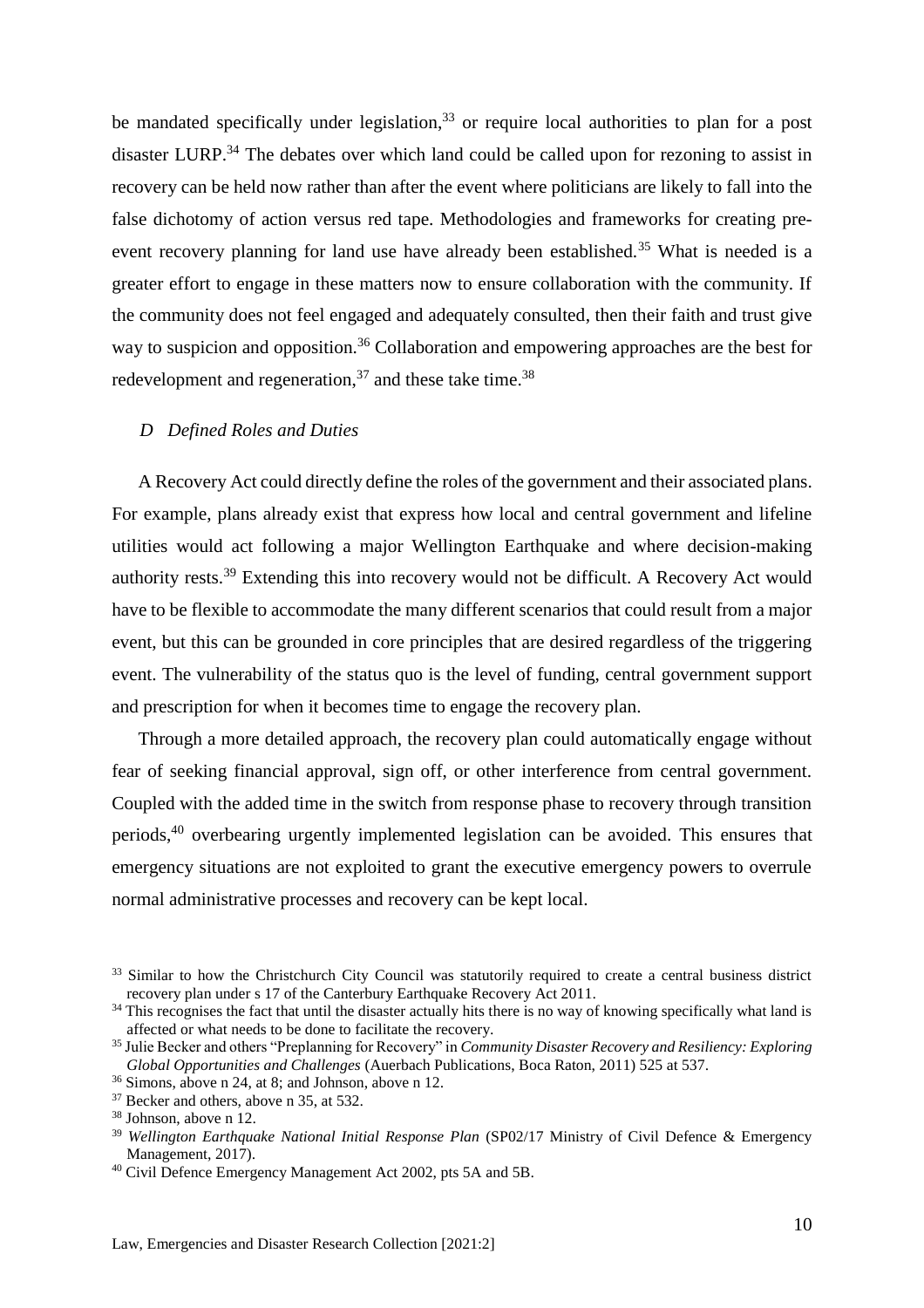In Simons' research into residents' perspectives of recovery, it was apparent that the CERA-style response to recovery left respondents very discontented.<sup>41</sup> Residents expressed dissatisfaction and distrust in the government and agencies facilitating the recovery.<sup>42</sup> Interestingly, the positive points highlighted by respondents showed praise for the initial emergency response.<sup>43</sup> One interpretation of this could be that the high standards set by the emergency response led residents to expect a similar level of action, speed and efficiency in the recovery. When asked who they trusted during the rebuild process, the vast majority of respondents indicated community and neighbourhood groups. This is consistent with the favourability of locally led recovery efforts.<sup>44</sup> Government agencies and the individuals charged with leading the recovery scored poorly.<sup>45</sup> This suggests that the trust of the community involved can be lost when the government uses emergency powers to satisfy their desires for efficiency and curtailing administrative processes.

#### <span id="page-10-0"></span>*E Section Conclusion*

"Freeing the recovery effort from the inconvenient shackles of constitutional procedures" is the description Mueller provides for the Canterbury Earthquake Recovery Act.<sup>46</sup> The employment of such tools of efficiency can ostracise the community who is supposed to be in partnership with the recovery agencies. Without community support and engagement, disenfranchisement flourishes.

The execution of powers and delivery of recovery are founded upon the decision-making process. Prior to the disaster, this would have taken the form of standard administrative processes involving consultation and planning that ensured that the rights of individuals affected by the execution of executive power are heard. In the aftermath of a disaster, execution of power consistent with the rule of law is necessary to ensure that society recovers in the form the local community wants. The conflicts that arise through the status quo can be traced back to the divisions that arise when a recovery agency exercises emergency powers to force through a vision that the community may not support. Part of the emergency power mandate granted to central government may be a hidden strategy to claw back developmental decision making

<sup>42</sup> At 12.

 $45$  Simons, above n 24, at 15.

<sup>&</sup>lt;sup>41</sup> Simons, above n 24, at  $11-14$ .

 $43$  At 13.

<sup>44</sup> Dobbie, above n 31; and Phillips, above n 15, at 401–404.

 $46$  Mueller, above n 20, at 314.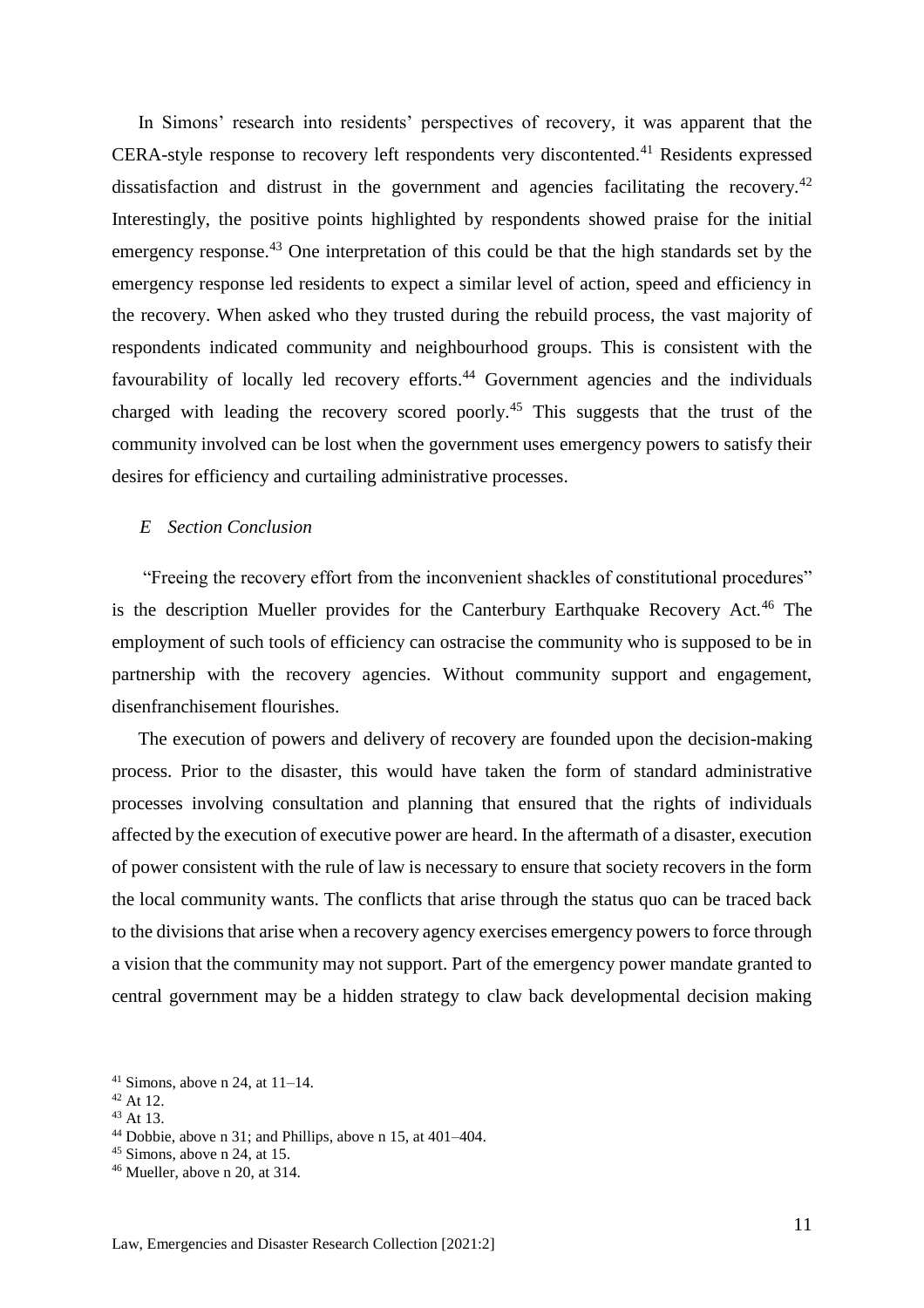from local authorities.<sup>47</sup> Local devolution of powers must be accompanied by an understanding that recovery processes take time and may not necessarily take the form that the central government would like. Unlike an emergency response, which has a certain start point and a clear end point, recovery processes continue without a set end point. Recovery legislation may attempt to set a time limit on recovery through sunset clauses but this is artificial. Recovery continues until its activities eventually are subsumed by business as usual and become the new status quo. $48$ 

# <span id="page-11-0"></span>*III – The Status Quo*

#### <span id="page-11-1"></span>*A Civil Defence Emergency Management Act*

The Civil Defence Emergency Management Act 2002 (CDEMA) is the primary emergency management and recovery statute in New Zealand and is administered by the Ministry for Civil Defence and Emergency Management. The Ministry supports and assists the planning and training of local Civil Defence Emergency Management Groups. These groups are responsible for responding to an emergency within their region.<sup>49</sup> In most cases, this will be localised natural events like storms and flooding that do not warrant a wider national response. If a national emergency is declared,<sup>50</sup> the Director of Civil Defence and the National Controller assume command.<sup>51</sup>

Upon the declaration of an emergency, the CDEMA grants extreme powers to those responding to an emergency situation. These powers include the power to enter, and if necessary, break into private property,<sup>52</sup> the power to order the evacuation of homes and businesses,<sup>53</sup> the ability to requisition goods and services,<sup>54</sup> the power to close any public road or public place, <sup>55</sup> and the power to carry out any inspection, seizure or destruction of any

- <sup>51</sup> Sections 8–11.
- <sup>52</sup> Section 87.
- <sup>53</sup> Section 86.
- <sup>54</sup> Section 90.
- <sup>55</sup> Section 88.

<sup>47</sup> Morten Gjerde "Building Back Better: Learning from the Christchurch Rebuild" (Elsevier, paper presented to Urban Transitions Conference, Shanghai, September 2016) 530 at 538.

<sup>48</sup> At 538.

<sup>49</sup> Civil Defence Emergency Management Act 2002, s 17(1)(d).

<sup>50</sup> Section 66(1).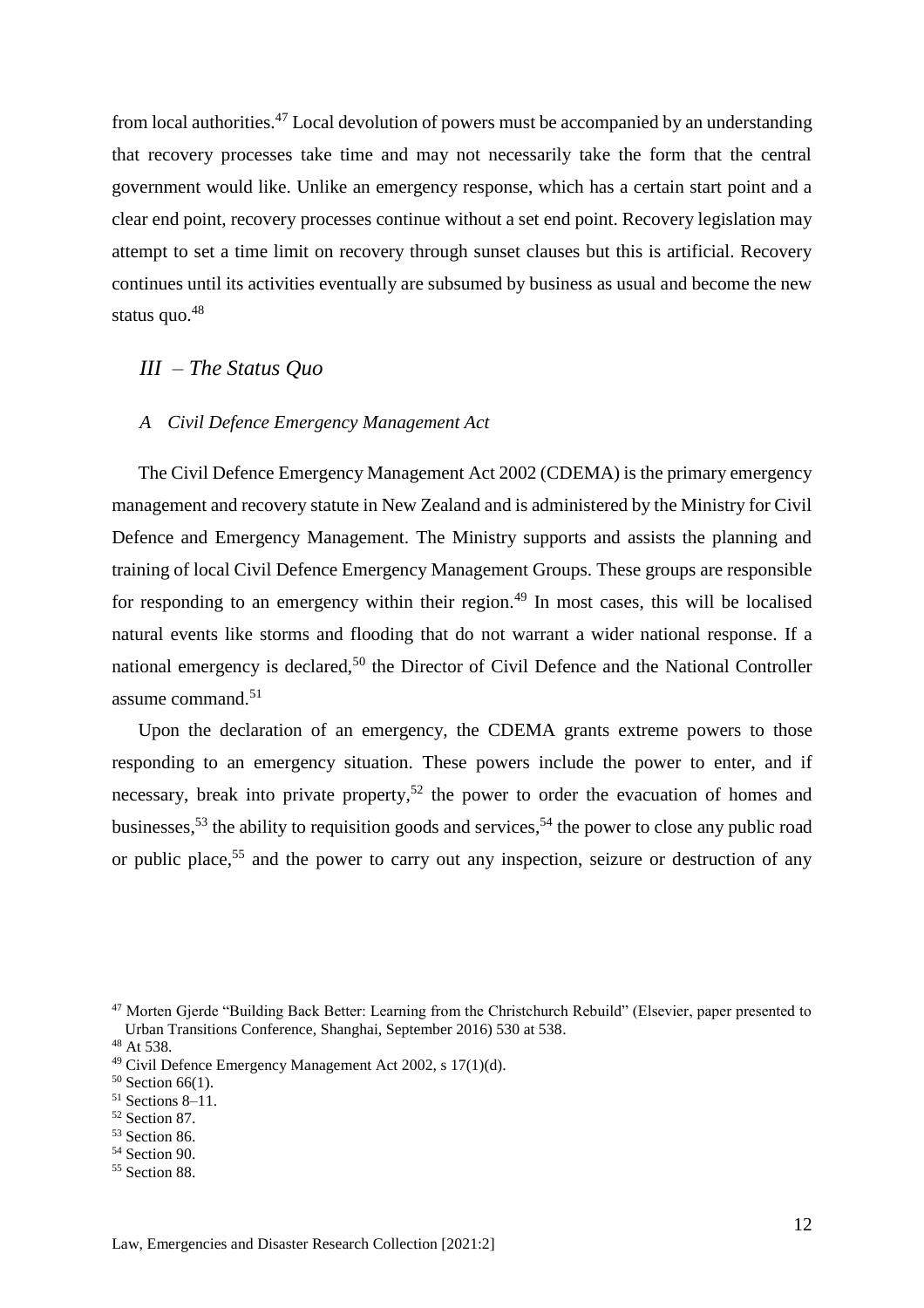property or animal.<sup>56</sup> The emergency powers are granted in order to contain the situation, save lives, protect property and facilitate the CDEMA's purpose of response and recovery.<sup>57</sup>

If it were not for the risk to life, health and property, these powers would be considered in violation of normal administrative practices or unconstitutional.<sup>58</sup> The use of emergency powers is legally justified under the formal theory of the rule of law through New Zealand's weak constitutional framework. The rule of law, under natural law theory, is the legal norms that operate as a principle of morality and discipline which avoid the execution of arbitrary power.<sup>59</sup> Formalistic legal theory describes the law as a form of procedure and avoids moral arguments or institutional values.<sup>60</sup> The issue with this concept is that perverse outcomes can be achieved.<sup>61</sup> It is argued that the rule of law, which underpins modern liberal democracies, on some occasions has to be cast aside by legislative and executive branches of government out of necessity but: "Necessity has no law."<sup>62</sup> The government will attempt to do what they can out of necessity for the maintenance of public order, health and safety in times of emergency.

#### <span id="page-12-0"></span>*B Legislating for Recovery*

During the Canterbury earthquakes, there were provisions for recovery within the CDEMA. The Minister had the ability to appoint a recovery coordinator for a term of 28 days and direct the powers available to them.<sup>63</sup> Instead, the Government settled on a different path and enacted a new law to manage recovery. Parliament enacted the Canterbury Earthquake Response and Recovery Act 2010 and then the Canterbury Earthquake Recovery Act 2011. Both statutes granted the executive vast powers in order to "facilitate the response to the Canterbury earthquake<sup>"64</sup> and "enable a focused, timely, and expedited recovery".<sup>65</sup> The statute was so powerful that Mueller questioned whether the legislation ousted the sovereignty of Parliament.<sup>66</sup>

<sup>58</sup> Hopkins, above n 11, at 193.

<sup>60</sup> At 156.

<sup>63</sup> Civil Defence Emergency Management Act 2002, ss 29–30, as at 1 October 2008.

<sup>65</sup> Canterbury Earthquake Recovery Act 2011, s 3(d).

<sup>56</sup> Section 92.

 $57$  Section 3(c).

<sup>59</sup> Philip Joseph *Constitutional and Administrative Law* (4th ed, Brookers, Wellington, 2014) at 153 and 156.

<sup>&</sup>lt;sup>61</sup> For example: "A political detainee's right to habeas corpus would be worthless if the law purposefully authorised arbitrary detention." Joseph, above n 59, at 156.

<sup>62</sup> David Dyzenhaus *The* Constitution *of Law* (Cambridge University Press, New York, 2006) at 4.

<sup>&</sup>lt;sup>64</sup> Canterbury Earthquake Recovery Response and Recovery Act 2010, s 3(a).

 $66$  Mueller, above n 20, at 314.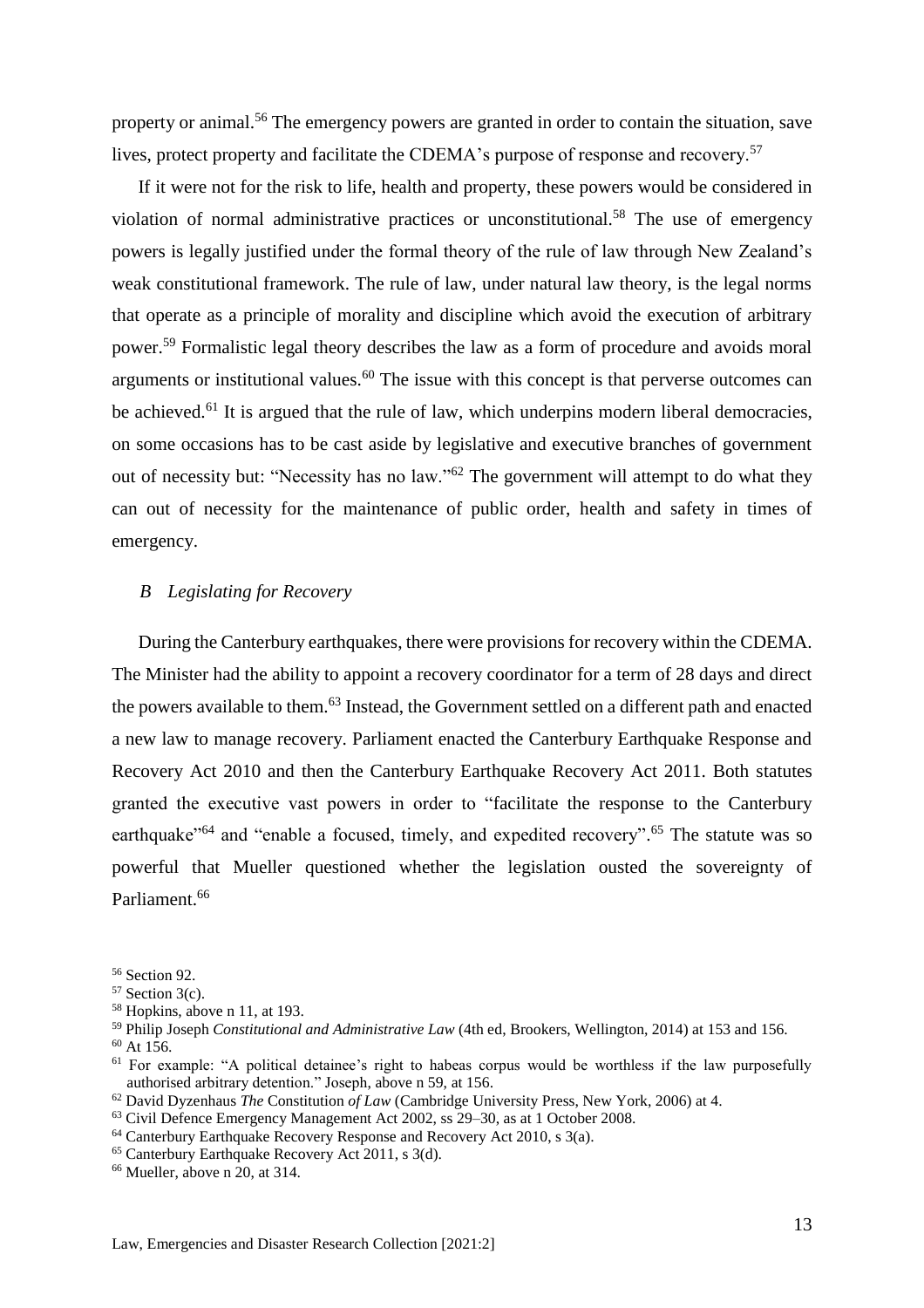The Canterbury Earthquake Recovery Authority was established in early 2011 as the Crown agency that would lead the recovery. CERA utilised the CER Act to override local plans, council decisions and normal processes. The Government, in many aspects, took away any notion of there being a local responsibility for the recovery and instead made it a concern of the central government.<sup>67</sup> This was partly because New Zealand had not experienced a disaster as expensive and extensive since Hawkes Bay in 1931 and, also, for political reasons. The Canterbury earthquakes are considered to be one of the most expensive disasters in history,<sup>68</sup> and the preceding action to replace the councillors of Environment Canterbury with commissioners led the government to suspect that local leaders were not capable of managing such an unprecedented event.<sup>69</sup>

"The Christchurch earthquake narrative has revolved around the false dichotomy of action vs red tape."<sup>70</sup> Utilising these powers, executive efficiency was portrayed as making the decisions necessary to allow residents to move forward as quickly as possible with their lives.<sup>71</sup> Both of these portrayals resonate well as an electioneering soundbite but do not show great concern for community collaboration or better rebuilding. This resulted in a centrally defined narrative of recovery, influenced not necessarily by what would be best for the future of the city but based on what was considered possible by central government.

A requirement for a strategic plan for recovery was introduced as part of the 2016 amendments to the CDEMA.<sup>72</sup> The new rules meant that each CDEM group has to formulate a strategy for responding to the recovery needs of their communities. While on the surface this appears to enable greater recovery, there is still the threat of recovery legislation being employed after an event to quicken the process. This would render the recovery plans as merely guidelines for consideration by the government of the day. In a future worst-case scenario, we are therefore likely to see such legislation employed again by the government. The desire for speed to respond to such a large event will likely result in a Bill being put to the legislature which contains powers similar to CERA so that it has the ability to respond to whatever scenario arises during the recovery. With a Recovery Act there is no need to urgently draft and

 $67$  Amendments to the CDEMA in 2016 now mean that recovery is specifically designated and provided for within the Act and imposes a duty on all local authorities to plan and prepare for it.

<sup>&</sup>lt;sup>68</sup> Estimates place the total cost at around \$40 billion. In comparison, the 2011 Japanese tsunami is estimated to have cost \$300 billion.

<sup>69</sup> Environment Canterbury (Temporary Commissioners and Improved Water Management) Act 2010.

 $70$  Hopkins, above n 11, at 206.

<sup>71</sup> Department of Prime Minister and Cabinet *Whole of Government Report: Lessons from the Canterbury earthquake sequence* (July 2017) at 5 and 7–9.

<sup>72</sup> Civil Defence Emergency Management Act 2002, s 49(2)(ca).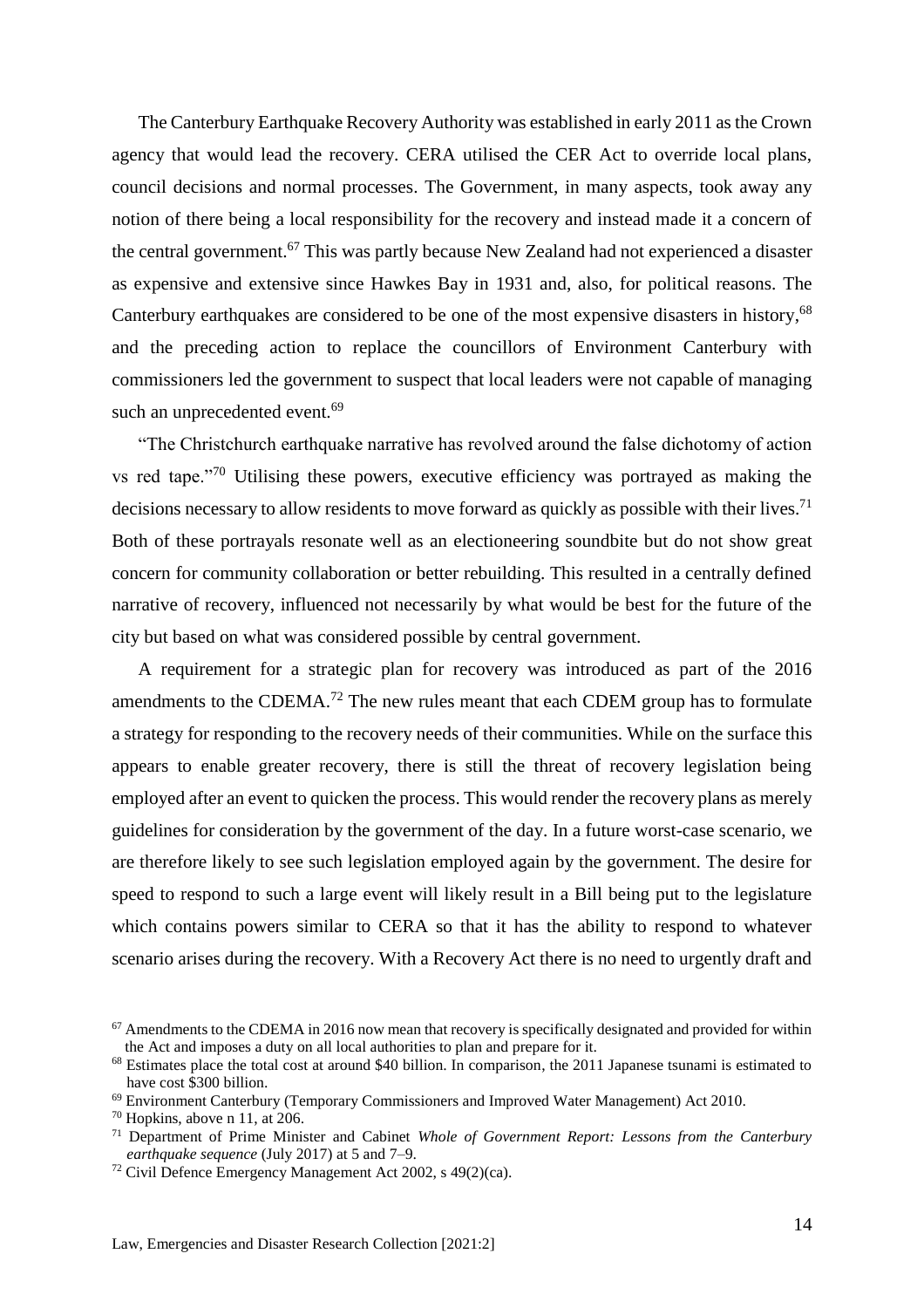enact a new event specific recovery statute, as the Act would contain the powers, roles and responsibilities necessary to facilitate a recovery within the realms of normal administrative processes.

Under the transition powers established in the CDEMA, there are some emergency powers available to authorities to facilitate the start of the recovery phase.<sup>73</sup> This lasts for as long as the transition period is in place but cannot last forever. The need is for some nuanced power to be available to facilitate recovery without automatically resorting to some heavy-handed emergency power. The best time to work out what powers, principles and values will underscore a region's recovery is before the event, so there is proactive legislation that can be consulted and debated on widely without the urgent demand for immediate action.

Reactive legislation allows the government to set the tone of the recovery. Through the passage of wide-ranging legislation, the government can ensure "essential" matters and roadblocks are quickly dealt to. In Kaikoura, the Hurunui/Kaikoura Earthquakes Recovery Bill deemed permitting dredging the sea floor under the regional plan essential because the restoration of harbour access would allow the restoration of tourist activities.<sup>74</sup> The recovery legislation meant that normal administrative processes under the Resource Management Act were cast aside in the name of efficiency and essential needs. The problem with this is that following a major event there will always be something that could be considered essential that could be accelerated with the help of legislation and executive intervention. This creates a scenario where extraordinary legislation gradually creeps into ordinary processes.<sup>75</sup>

#### <span id="page-14-0"></span>*C Overriding the Law in the Name of Recovery*

The Minister for Earthquake Recovery used their authority many times to facilitate the rebuild in Canterbury. Orders in Council covered many different Acts.<sup>76</sup> The most controversial use of these powers was for matters relating to the Resource Management Act 1991. In one example, the Minister used their authority to streamline and limit the consent for the Burwood Resource Recovery Park. The consent was made non-notifiable and only selected groups and individuals had the right to provide comment on the proposal. There was no right to appeal the

<sup>73</sup> Civil Defence Emergency Management Act 2002, pts 5A and 5B.

<sup>&</sup>lt;sup>74</sup> Gerry Brownlee "Emergency legislation for earthquake response" (press release, 29 November 2016).

<sup>75</sup> Mueller, above n 20, at 317.

<sup>&</sup>lt;sup>76</sup> Some related to Education Act requirements towards school locations, opening hours and licensing requirements while others dealt with social security and tax concerns relating to record keeping.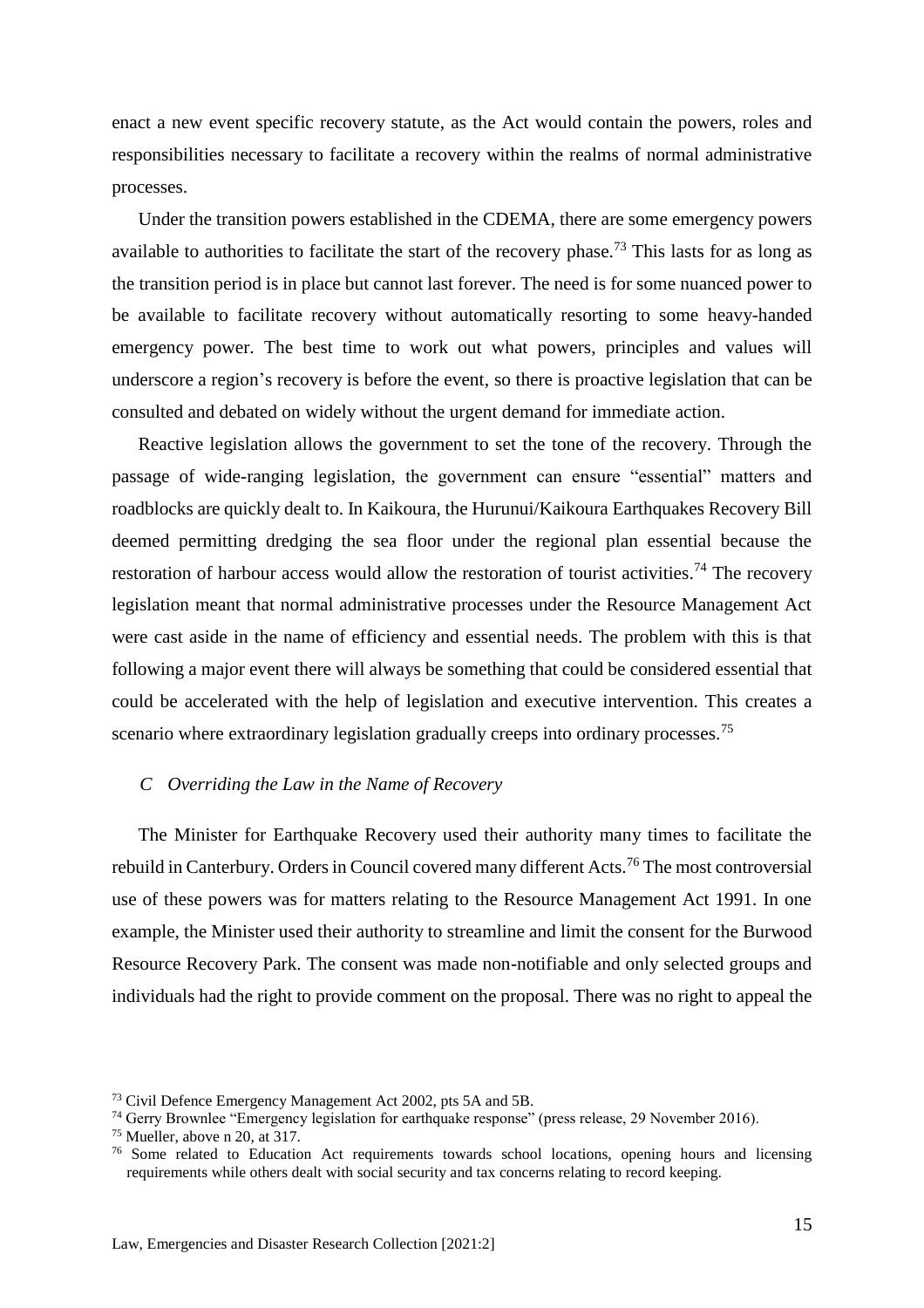decision to grant the consent.<sup>77</sup> The result of this was distressed neighbours of the recovery park as the operations continued and were expanded while the community had few abilities to complain.<sup>78</sup>

In another example, Resource Management processes were overridden to allow reclamation of land at Lyttelton Port.<sup>79</sup> Although made in the name of recovering the local economy and disposing of earthquake rubble, there was concern within the community that there were ulterior commercial motives and that they were not properly consulted.<sup>80</sup> Even if the consultation leads to the same outcome, it is worth conducting in order to adhere to the administrative processes that underlie the rule of law. Furthermore, communities can be empowered into feeling like they have control of the regeneration of their area and faith in the recovery process.

#### <span id="page-15-0"></span>*D Planning Overrides*

Planning decisions for housing subdivisions in Kaiapoi were also overruled in the name of recovery. In one case, the Minister used the Act to approve changes to the Waimakariri District Plan to permit 550 sections to be constructed at the Silverstream development.<sup>81</sup> In another, related, decision, the Minister overruled the noise contours put in place to preserve the flightpaths over Kaiapoi to deliver more than  $1,000$  homes.<sup>82</sup> This is one of many examples of the status quo providing the Minister with the power to overrule plans in the name of efficiency which framed the recovery as a political rather than a policy based process.

The problem with these decisions is that it suggests a policy of loose interpretation of recovery in order to substantiate changes in major planning decisions. In a case spawned by the flight path decision, it was found the Minister had used recovery as a shield to block challenges to a decision. In *Independent Fisheries*, the High Court found that the Minister had gone beyond their powers by inserting two new chapters into the regional policy statement. Chisholm J found that recovery was an incidental purpose that was used to justify the action,

<sup>77</sup> Canterbury Earthquake (Resource Management Act—Burwood Resource Recovery Park) Order 2011 (SR 2011/254), cl 9(5)(a).

<sup>78</sup> See Rachel Young "Burwood dump plan angers" Stuff (22 September 2012) <stuff.co.nz>; and Anna Turner "Burwood meeting fails to satisfy residents" Stuff (16 October 2012) <www.stuff.co.nz>.

<sup>79</sup> Gerry Brownlee and Nick Smith "Port Reclamation fast-tracked to assist recovery" (press release, 25 May 2011).

<sup>80</sup> Marc Greenhill and Alan Wood "Dumping 'ignores' concerns" Stuff (26 May 2011) <www.stuff.co.nz>.

<sup>&</sup>lt;sup>81</sup> Gerry Brownlee "CERA powers unlock Kaiapoi development" (press release, 24 November 2011).

<sup>82</sup> Gerry Brownlee "Exemption will deliver over 1,000 more sections" (press release, 7 October 2011).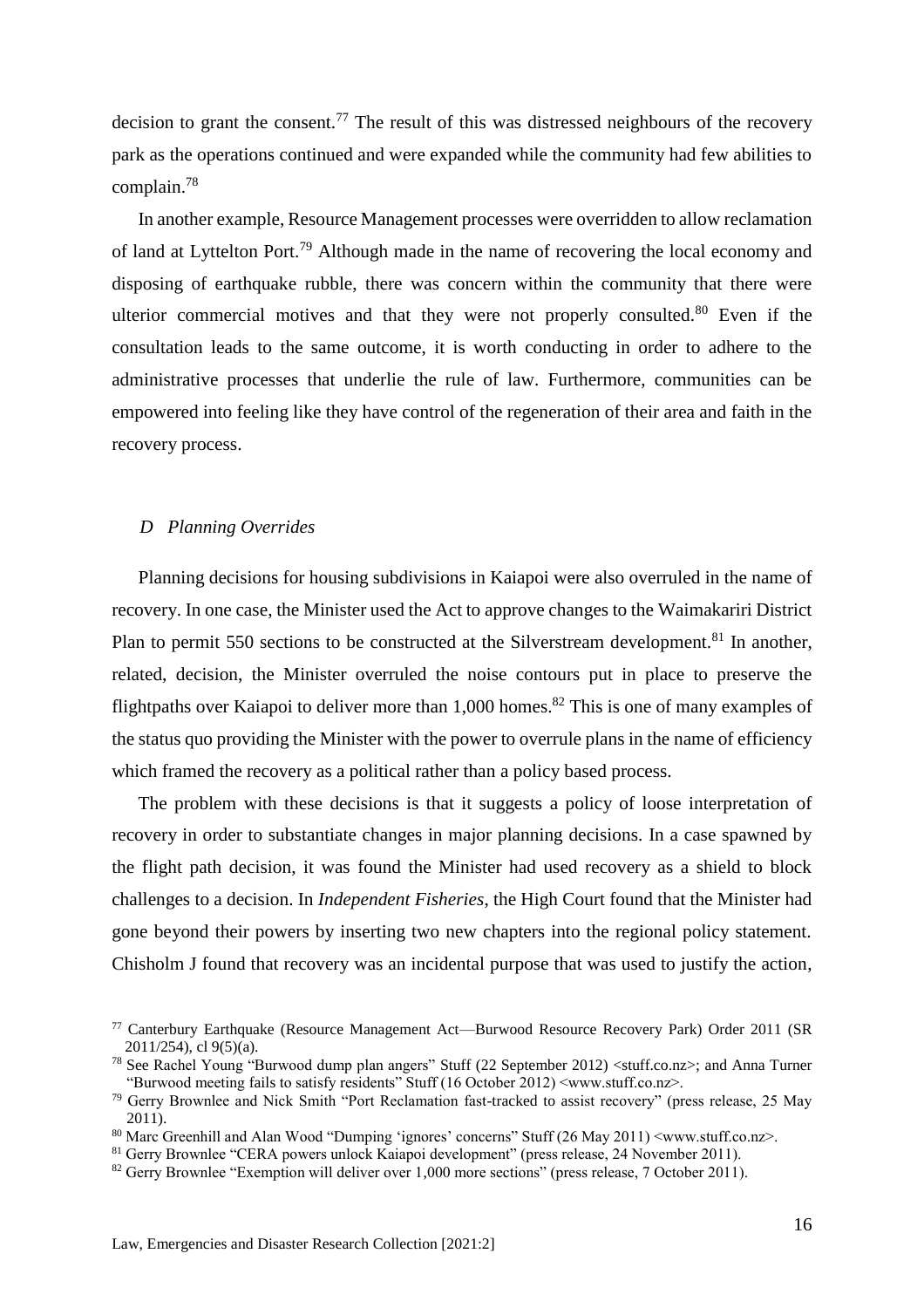despite references to recovery being seldom mentioned.<sup>83</sup> As the legislation provided the Minister and CERA with wide ranging powers, it is unsurprising that they would choose to try to utilise them in the name of efficient recovery to achieve ulterior purposes. An issue with such case by case application of powers is that it fails to create an equal administrative process which leads to good decision making. It also can result in justice for some, whereby those that can afford challenging matters in court may receive redress, but community groups or individuals that are unable to afford the legal fees are left to accept whatever is forced upon them.

This hardly suggests all are equal before the law. It also suggests a recovery that, rather than being community inspired and led, focuses on satisfying those who have access to power. It seems that until the courts intervene and rule that a decision maker has overstepped, a decision maker has formally satisfied the requirements placed upon them and thus the decision made is legal and in compliance with the rule of law.

#### <span id="page-16-0"></span>*E Conclusion*

The status quo to recovery in New Zealand is one of executive dominance. The response by central government to a major disaster is generally to allow the powers granted to officials in the emergency phase to continue on into the recovery and into the future. As Kipp identified, there is a sustained gap between principles and practice when it comes to administering civil defence.<sup>84</sup> Despite the many plans, strategy documents and response groups, the central government always manages to be intimately involved with the recovery from major events. This is partly due to the strong centralised system and corresponding weak local government in New Zealand. There are no constitutional protections for local authorities and all operate under the will of Parliament.<sup>85</sup> Parliament can simply legislate to change any aspect of the functions or responsibilities that are held by local authorities as they see fit. This was most recently done with a law that appointed commissioners and changed certain water-related functions at Environment Canterbury.<sup>86</sup> The Act and subsequent amendments and extensions cancelled elections and means that 2019 will be the first time in nine years that the Council is fully elected. With this lingering tension and threat of future Parliamentary intervention, the

<sup>83</sup> *Independent Fisheries Ltd v Minister for Canterbury Earthquake Recovery*, above n 22, at [83]–[105].

<sup>&</sup>lt;sup>84</sup> Kipp, above n 1, at 190.

<sup>85</sup> Geoffrey Palmer and Matthew Palmer *Bridled Power* (4th ed, Oxford University Press, Melbourne, 2013) at 248.

<sup>86</sup> Environment Canterbury (Temporary Commissioners and Improved Water Management) Act 2010.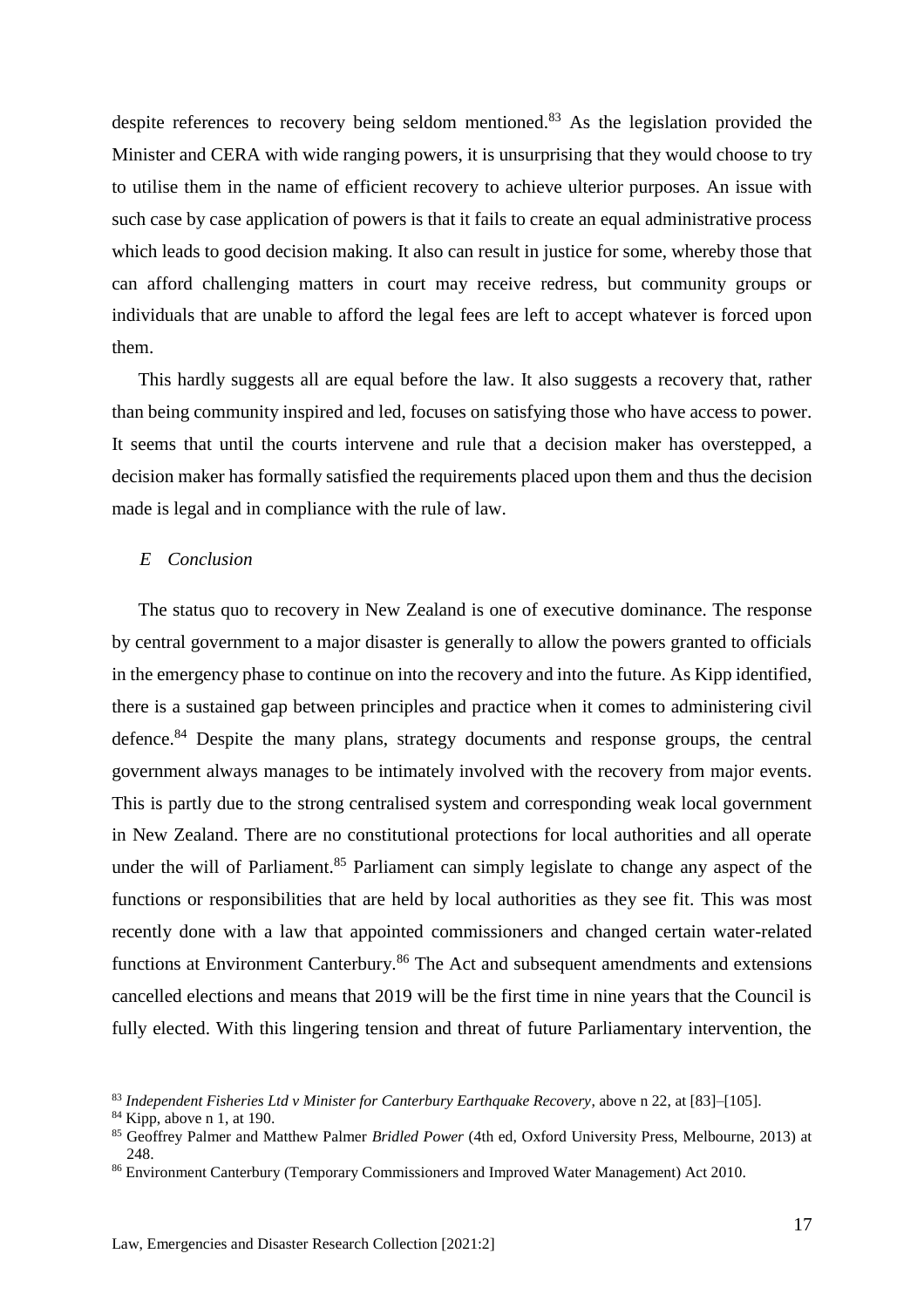Christchurch City Council was fearful of being "Ecanned" during key phases of the recovery when there was conflict between the Council, CERA and the Minister.<sup>87</sup> During recovery, there is no time for there to be challenges towards jurisdiction or responsibility. It is important for all parties involved to cooperate and work together. The threat under the status quo of central government intervention or dominance in the recovery shows deficiencies that can be resolved through recovery specific legislation.

## <span id="page-17-0"></span>*IV What a Disaster Recovery Act Could Do*

Given the short length of this paper, we can only briefly cover the possible elements of a "Disaster Recovery Act". At the very least, standalone recovery legislation can prevent total central government control of recovery by empowering local authorities and communities to lead. The legislation can prescribe the plans and documents a community should author to control their recovery, and the administrative processes and timelines that need to be conducted. International best practice has shown that, fundamentally, recovery should follow and give effect to certain key principles.<sup>88</sup> They broadly can be classified as community engagement and empowerment, keeping recovery local and using existing networks, planning integrated solutions in partnership with government agencies and community groups, and taking advantage of the opportunity to build back better with inbuilt resilience to foster greater future capacity.<sup>89</sup>

#### <span id="page-17-1"></span>*A Structure*

Primarily, recovery should remain the focus and role of the pre-existing structures. Imposing an entire new framework or department during the response, transition or early recovery stages not only creates the likelihood of rushed ill-considered legislation but also means that the pre-existing plans and relationships are lost. It is incumbent on the structure of the Act to allow the existing recovery managers and authorities to build the necessary capacity in terms of knowledge, planning, staffing and resilience prior to an event. Any intervention from central government can therefore be targeted to areas where it is needed.

The Act could prescribe the manner and form of any changes to executive branch operations, and to scale and be proportionate to the emergency that occurred. The essential

<sup>87</sup> Johnson, above n 12.

<sup>88</sup> Johnson and Olshansky, above n 12, at 5.

<sup>89</sup> For example, see: *Canterbury Civil Defence Emergency Management Group Plan* (Emergency Management Canterbury, 2018) at 68; and *Recovery Plan* (Southland Civil Defence Emergency Management, 2014) at 9.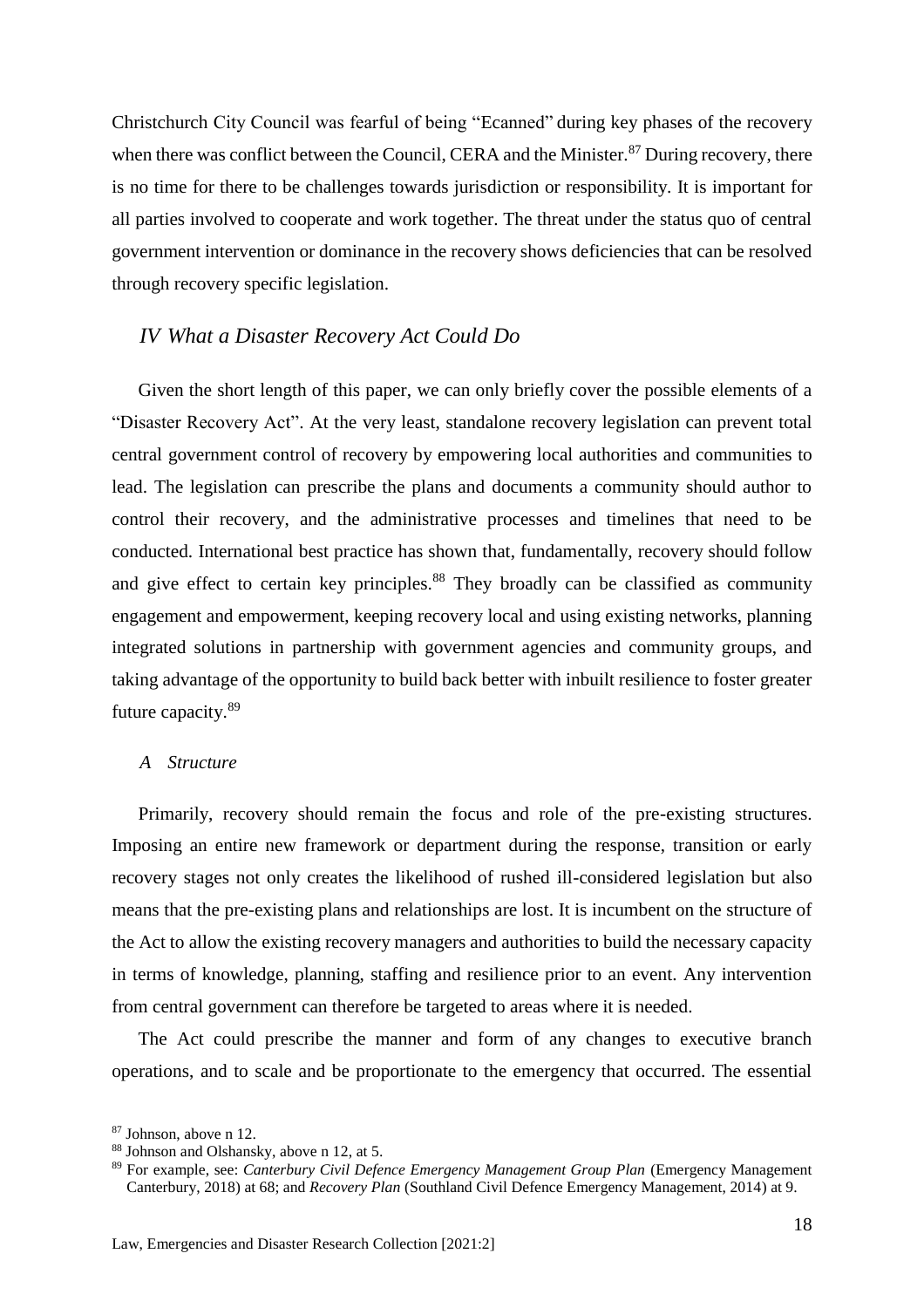element is to ensure that there is sufficient capacity in existing structures and frameworks to respond. If the capacity to respond to an event is proven then the government does not need to legislatively intervene.

#### <span id="page-18-0"></span>*B Recognising Unknown Variables*

By acknowledging that the needs for a recovery are not certain until the event causing it occurs, the recovery legislation could recognise that the circumstances of each incident may require a different proportional scale of response instead. In Canada, the Emergencies Act provides for four different types of national emergencies that can be declared.<sup>90</sup> The different emergencies have different requirements to be activated and different processes for consultation with provincial governments.<sup>91</sup> A similar idea could be incorporated within recovery legislation to show when it is appropriate, and the level for which it is appropriate, for streamlined powers to be activated or for funding agreements to be triggered proportional to the event. In Wellington, recovery plans have already considered the possible need for there to be some form of scalable recovery arrangement. The report concluded that under existing structures and legislation there may be a deficit of power and ability for large scale recovery which may require some form of legislation or amendment to create a standalone regional recovery agency.<sup>92</sup>

Recovery legislation and regulation needs to be broad to ensure all possibilities are covered and administered. The best way to do this is by incorporating key recovery principles that provide the statutory basis for decision makers to give effect to. Recovery should not be viewed through one central plan or perspective like the CERA approach. Recovery needs to consider the different aims of different communities and projects that may be different to the leadership's idea of recovery.<sup>93</sup> Legislation can facilitate this through mandating consultation procedures or localised planning and intervention. The nature of democracy does result in there being some political component of the process and decision making. Instead of politicians leading the recovery effort, like under the Minister with CERA, politicians can have a part that facilitates the will of the community that they represent.<sup>94</sup> Adopting a plan that has been

<sup>90</sup> Emergencies Act 1988 (Canada).

<sup>&</sup>lt;sup>91</sup> John Lindsay "The power to react: review and discussion of Canada's emergency measures legislation" (2014) 18 IJHR 159 at 166.

<sup>92</sup> *Wellington Region Draft Strategic Recovery Framework* (Wellington Region Emergency Management Office 2018) at [3.2.3] and [3.4.7.2].

 $93$  Hopkins, above n 11, at 201.

<sup>&</sup>lt;sup>94</sup> This would demonstrate empowerment and collaboration rather than mere consultation as described in Becker and others, above n 35, at 532.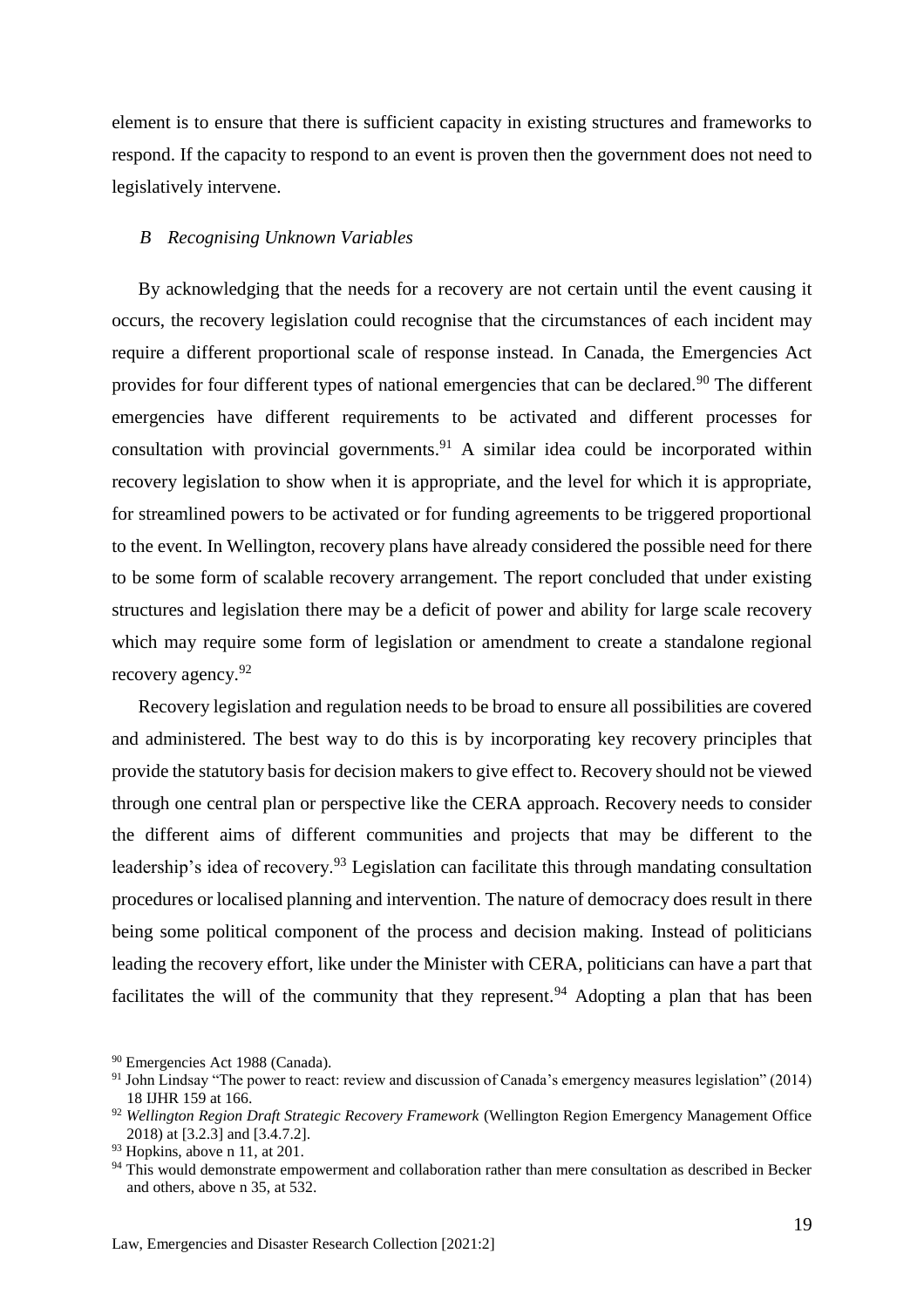endorsed by the community is better than a Minster making a decision for them. Perhaps most importantly, Recovery Act legislation can avoid having sections of law that prevent decision making being reviewable by the courts.

Critical to this is defining the duties and responsibilities directly of each level of government. Current intervention by central government in major cases may, in some ways, lighten the load of the local council but it also may lead to disputes over jurisdiction and responsibility. If residents can expect aspects of the recovery to come from a specific place then they know where to direct their concerns and inquiries. If a local authority was able to plan prior to the event for their role in the recovery, launch into action the moment the recovery phase commences and follow through with their plans and promises, the community will be more engaged and feel like they can hold their local leaders more accountable.

#### <span id="page-19-0"></span>*C Funding*

One of the arguments in favour of removing recovery duties from local authorities is that they do not have access to the finances needed to facilitate a recovery. While it is true that central government has more money, this does not necessarily mean that it is central government who should spend it. A transfer of funds and grants to the authorities recovering is all that is required. This is the more common approach in jurisdictions with more established constitutional boundaries like the United States.<sup>95</sup>

Local government funding sources are more restricted than those of the central government. Central government is able to raise funds by levying taxes on income, spending, corporations and specific products through duties, levies and tariffs as well as through other means like state-owned enterprises and sovereign wealth funds. For the local government sector, funding is primarily sourced through rates affixed to properties within the district and supplemented through council-owned holdings and grants from the government that follow a specific formula and satisfy a specific spending purpose. Borrowing limits control the amount of money that a local government can borrow and establishes a hard cap that limits operational expenditure.<sup>96</sup>

<sup>&</sup>lt;sup>95</sup> For the United States see Phillips, above n 15, at ch 15. Another example is Australia with National Disaster [Relief and Recovery Arrangements,](http://www.em.gov.au/Fundinginitiatives/Naturaldisasterreliefandrecoveryarrangements/Pages/AbouttheNaturalDisasterReliefandRecoveryArrangements.aspx) whereby emergencies are matters for the states but once a threshold is reached then a cost sharing arrangement is automatically triggered providing Australian Government money direct to the state who then decide when and where to spend it.

<sup>96</sup> "Why do councils borrow?" We. are. LGNZ. <www.lgnz.co.nz>.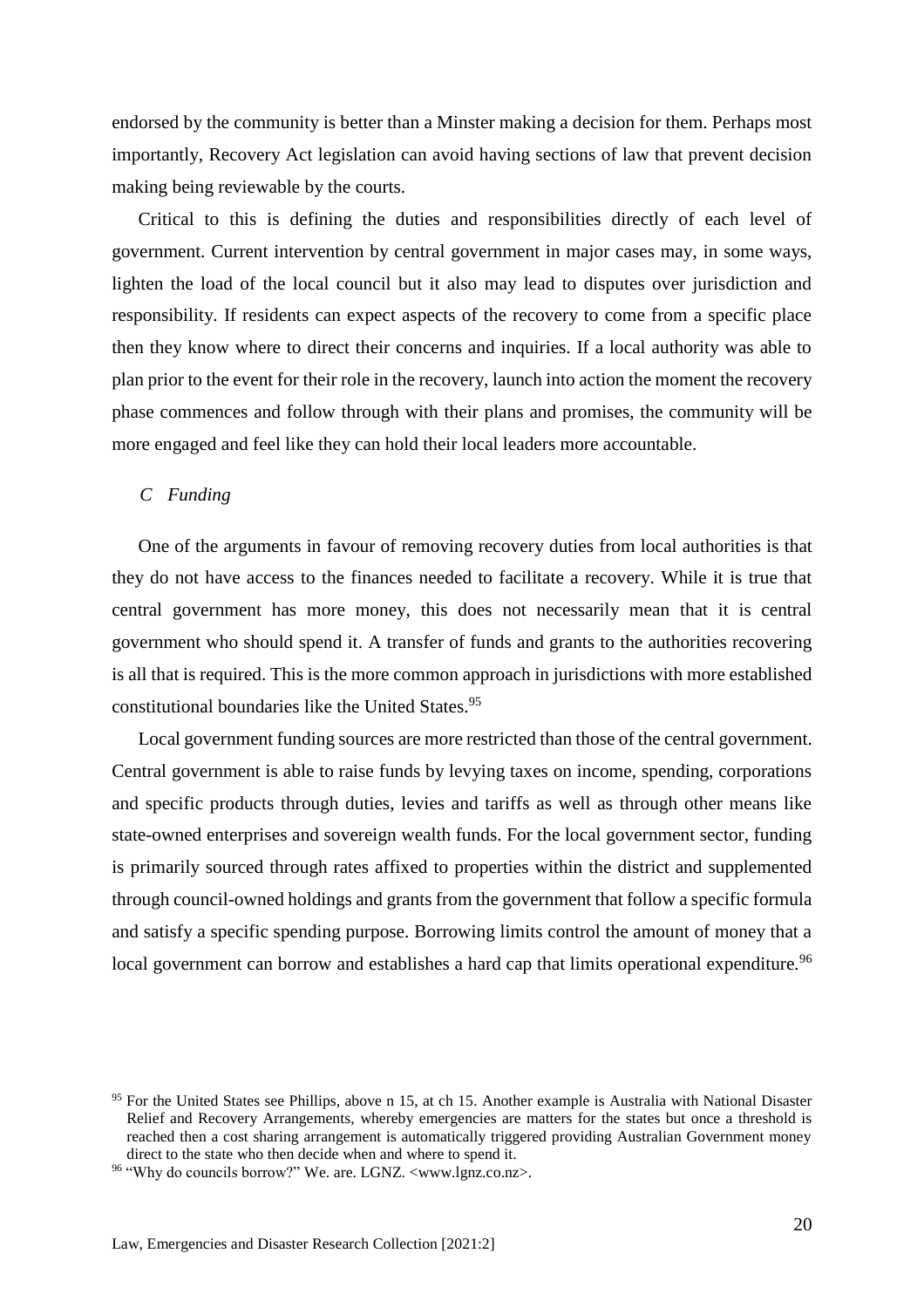Central government does not have to worry about a similar debt ceiling and is able to borrow as needed.<sup>97</sup>

A new law could ensure that the funding arrangements for a recovery are prepared well in advance. The plans for initial response to an earthquake in Wellington indicate substantial damage is likely. Deaths could exceed 1,000, the damage inflicted could cost tens of billions of dollars, <sup>98</sup> and vital connections like roads and water supplies could be cut for months. <sup>99</sup> With such high costs expected, it is imperative that funding agreements are arranged prior to the event or, at the very least, so that there is an agreed process or formula in place. This enables debate and consideration of responsibilities and sources of revenue, and, also means that, as the years progress, central government is not distracted by wider budgetary concerns.

#### <span id="page-20-0"></span>*D Revenue Gathering Options*

In Christchurch, the recovery became a competitor in the annual battle for the Finance Minister's attention in the budget. Major projects were delayed in an attempt to deliver a muchpromised budget surplus.<sup>100</sup> Consequently, residents lost trust in recovery leaders as deadlines and targets were missed. The lack of certainty then resulted in a lack of investor and business confidence which then added obstacles and delays to the recovery.

Possible solutions to this could be canvassed within a Disaster Recovery Act. Special levies, like those charged by the Earthquake Commission, could secure access to funds that are instantly available for recovery purposes. Expanding the EQC scheme to allow for greater regeneration integration is another option. Alternatively, funding could be ring-fenced within the central or local government budget annually to provide for any potential recovery needs. The key is that the funding would ensure that local authorities of all sizes, whether it be large and urban like Auckland or Wellington, or small and rural like Kaikoura, have the ability to access funds upon the Act being triggered rather than at the discretion of a Minister.

Another possibility rather than having a pre-emptive revenue gathering measure is to have a reactive one. The Act could prescribe a levy that kicks in upon the Act being activated. This method was used in Australia in the 2014–2015 Federal Budget. The temporary budget deficit

 $97$  For example, the budget deficit in 2011 alone was more than \$18 billion and the Finance Minister was not required by law to balance the books or otherwise account for the sudden expense.

<sup>98</sup> WJ Cousins *Earthquake damage and casualties due to large earthquakes impacting Wellington Region* (2013/41 GNS Science 2013) at 4.

<sup>99</sup> *Wellington Earthquake National Initial Response Plan*, above n 39, at 8–9.

<sup>100</sup> John McCrone "How much is the Government really spending to fix Christchurch?" *The Press* (Christchurch, 11 July 2015).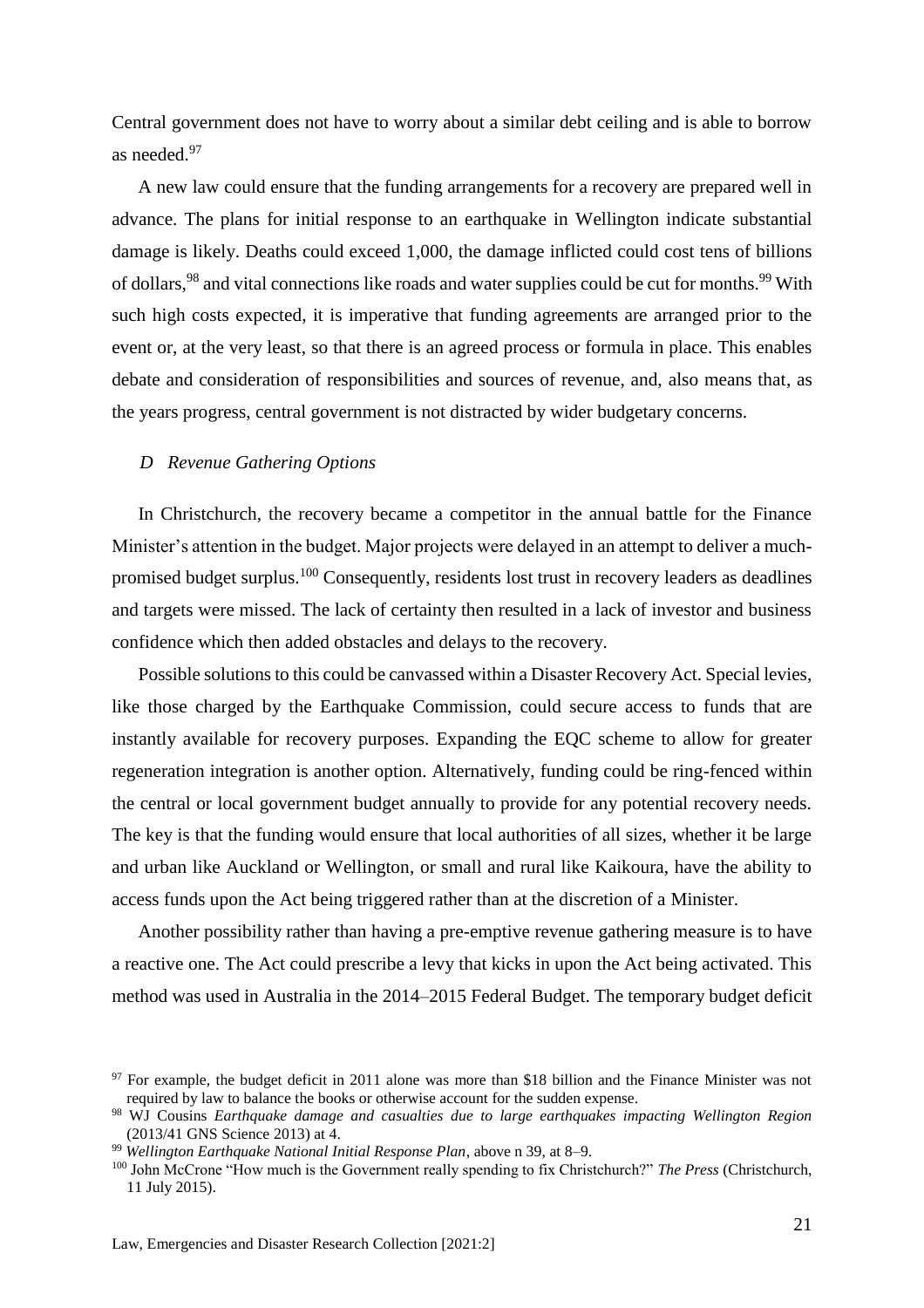levy was a two per cent tax applied to assist in paying down the federal budget deficit. Politically, a government would be brave to introduce such a tool in ordinary circumstances. However, a national emergency and recovery of the scale experienced by Canterbury in 2011 would not be considered ordinary. A specific rate could be prescribed within the Act, or the Act could grant the power to a Minister to declare the situation as meeting the threshold for the Act's activation and prescribing what the rate would be.

### <span id="page-21-0"></span>*E Preplanning for Recovery*

To be most effective at delivering a holistic outcome, a Recovery Act should have operative provisions that influence decision making pre-emergency. One practical example of recovery legislation potentially changing the post disaster recovery phase is by mainstreaming and mandating recovery considerations in decision making. This would adhere to the concept that recovery is part of a continuum rather than a set phase.<sup>101</sup> Similar to how government decisions must be assessed against the principles of the Treaty of Waitangi, a mandatory part of the decision-making process could be to note how the decision being made will assist in meeting the recovery principles. Overtime this would build in resilience and recovery capacity and prevent the need for central government intervention during the recovery phase.

Practical changes in everyday policy can change the vision of recovery. This can change perceptions of recovery from merely the next step after responding to a disaster to ensuring that the capacity exists to give time for normal administrative functions to facilitate a proper recovery effort. The current attitude of urgency and quick action can yield to proper deliberation and implementation of recovery plans and empowering communities.<sup>102</sup>

#### <span id="page-21-1"></span>*F Section Conclusion*

Upon the expiry of the Greater Christchurch Regeneration Act 2016, which replaced the expired Canterbury Earthquake Recovery Act 2011, Canterbury will have been under 10 years of extraordinary powers. These powers were first authorised in the immediate aftermath of the destruction of 22 February 2011. Although some powers expired with CERA, others remain operative. The past eight years cannot be described as an emergency but Parliament has granted powers as if it were.<sup>103</sup> Recovery legislation can ensure that, even when the pressure exists to

<sup>&</sup>lt;sup>101</sup> Becker and others, above n 35, at 529.

<sup>102</sup> At 531.

<sup>103</sup> Mueller, above n 20, at 314.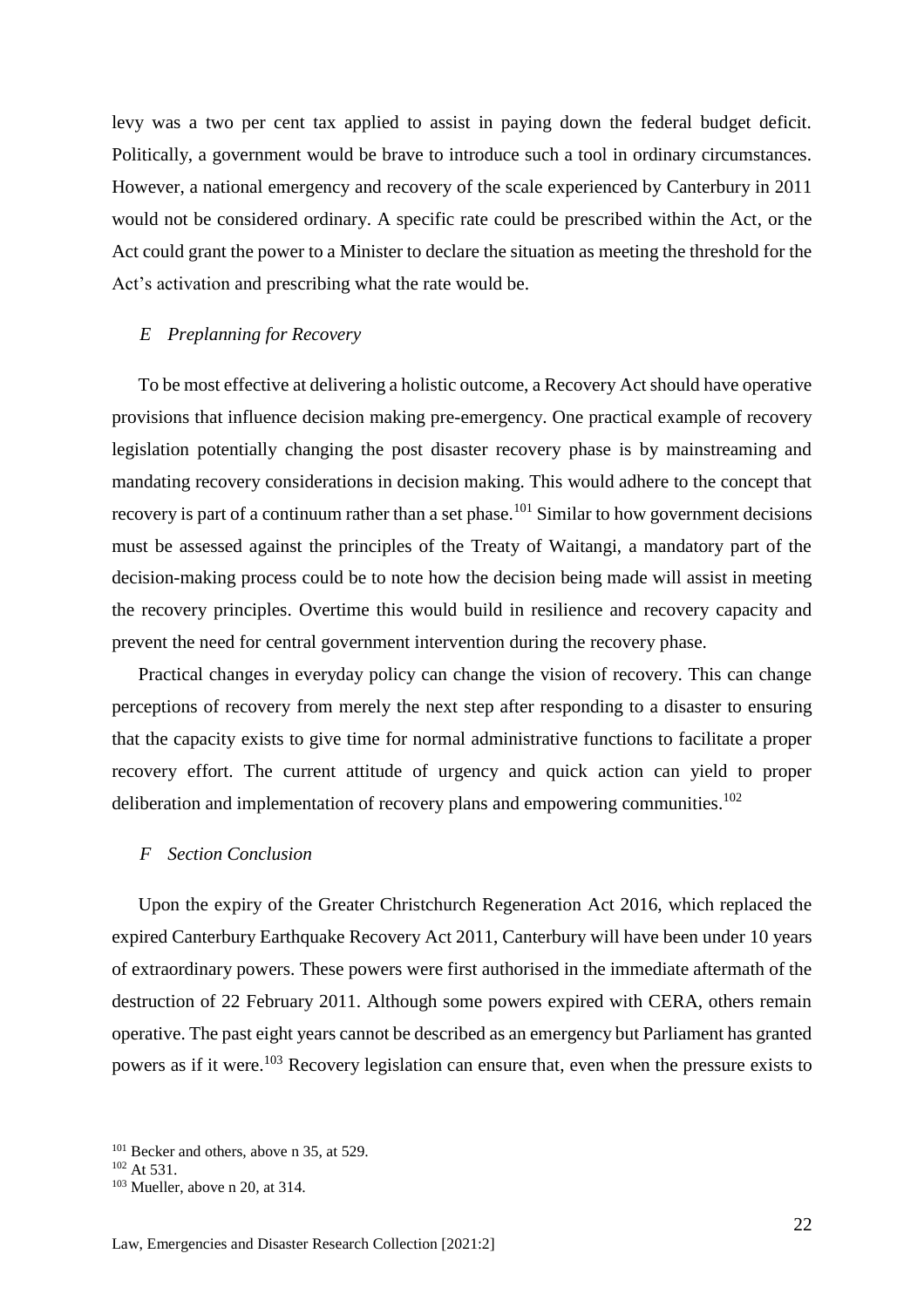cut corners with administrative processes in the interests of agility and efficiency, the constitutional order and rule of law is preserved.

Recovery is a slow and gradual process. Provided that there is work ongoing, transparency in decision making and active communication, there is no need for central government to take the lead or overrule administrative processes. A Recovery Act can take the existing plans and procedures from the CDEMA and establish its own framework and strategy towards ensuring a local recovery. A recovery that consults with the community, rather than imposing a centralised document or utilising emergency powers for the sake of efficiency. Infrastructure resilience, clear definition of powers and responsibilities, funding arrangements and streamlined administrative processes are all measures in which a Recovery Act could prove better than the current status quo of reactive legislation. All levels of government can collaborate now to ensure that recovery is covered by the right laws, processes and regulations proportional to the incident that occurred rather than the current approach, which can generate legal complications like *Independent Fisheries* and deliver justice to those that can afford it rather than justice for all*.*

# <span id="page-22-0"></span>*V Conclusion*

Recovery phases are long, deliberative and arduous. The lens through which a recovery phase is viewed greatly impacts upon its structure and, therefore, the result that is delivered. Recovery is not merely the next phase after an emergency to reconstruct pre-existing societal and structural networks and buildings. Recovery is split into multiple stages which work towards establishing a new status quo of reinvigorated communities.<sup>104</sup> For this to be successful, there needs to be respect for the administrative day to day processes that lead to informed decision making and recovery policy. The challenge for politicians and decision makers is time. Take too long and the populace gets restless. Conversely, act too quickly and the quality of decision making reduces. The pressure of time often comes from the citizens themselves. Building something new and better requires high levels of planning. This is not helped by there being "a plan for reconstruction, indelibly stamped in the perception of each resident – the plan of the pre disaster city" which encourages quick decision making that favours reconstruction rather than regeneration.<sup>105</sup>

<sup>104</sup> Haas, Kates and Bowden, above n 3, at 1–4.

<sup>&</sup>lt;sup>105</sup> At 268.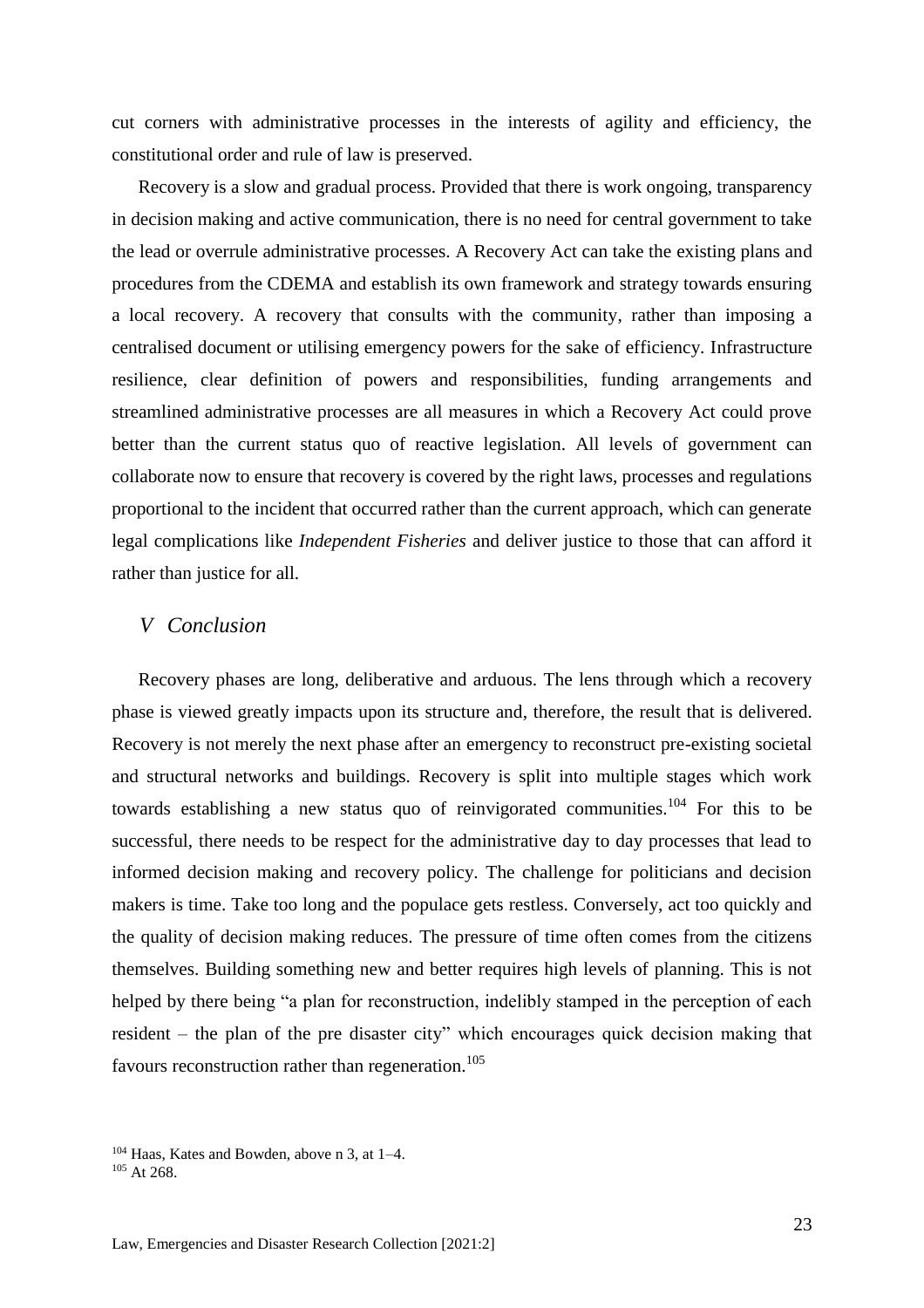With a dedicated Recovery Act, policy and procedure can be prescribed in a manner which respects the rule of law, which underlies the administrative process, and restricts the exercise of arbitrary power.<sup>106</sup> The introduction of CERA in Christchurch saw proper administrative processes overruled in the name of efficiency and speed. Recovery was treated as something to be dispensed with in order to allow residents and the economy to return back to normal. The issue with this style of recovery is there will never be a return to the pre-event "normal" and actions made in haste under emergency powers can result in lifelong problems and missed opportunities.

With the variety of potentially catastrophic hazards facing New Zealand, it is important for there to be an agreed recovery structure and framework in place. A Disaster Recovery Act is able to prescribe and enshrine protections for administrative processes that uphold the rule of law, prevent adversarial over politicisation of recovery processes, as well as guarantee levels of consultation and community engagement that empower residents and keep recovery local. Other benefits of a Recovery Act include the ability to establish jurisdictions, roles and responsibilities clearly, organise funding arrangements ahead of time and change policy making to factor recovery into everyday decision making.

Although this paper did not recommend the precise structure and approach an Act should take, it has highlighted the need for that discussion to take place now. The best time to agree upon the regulation, form and approach of a recovery is when there is no distraction of a disaster. Decisions over how a community will recover and what powers are needed to execute that vision need to be made after consultation and deliberation rather than passing an urgent statute that grants emergency powers that span many years into the recovery.

Research suggests the best approach to recovery is a local one.<sup>107</sup> A local approach allows for community collaboration and engagement with decision makers who know the community and who residents are familiar with. This would likely be very different to the centralised approach taken under CERA which focused on outputs rather than outcomes. Letting the community have a say in their own development and having local authorities facilitating the wishes of a community will cause a better outcome in decision making, resident welfare and result in a more holistic recovery. Would this approach mean some decisions take longer than under the CERA approach? Yes. But the engagement and consultation on these proposals will result in quality decision making that can increase the speed of the recovery later on.<sup>108</sup>

 $106$  Joseph, above n 59, at 154.

<sup>&</sup>lt;sup>107</sup> Johnson and Olshansky, above n 12, at 62.

 $108$  At 60.